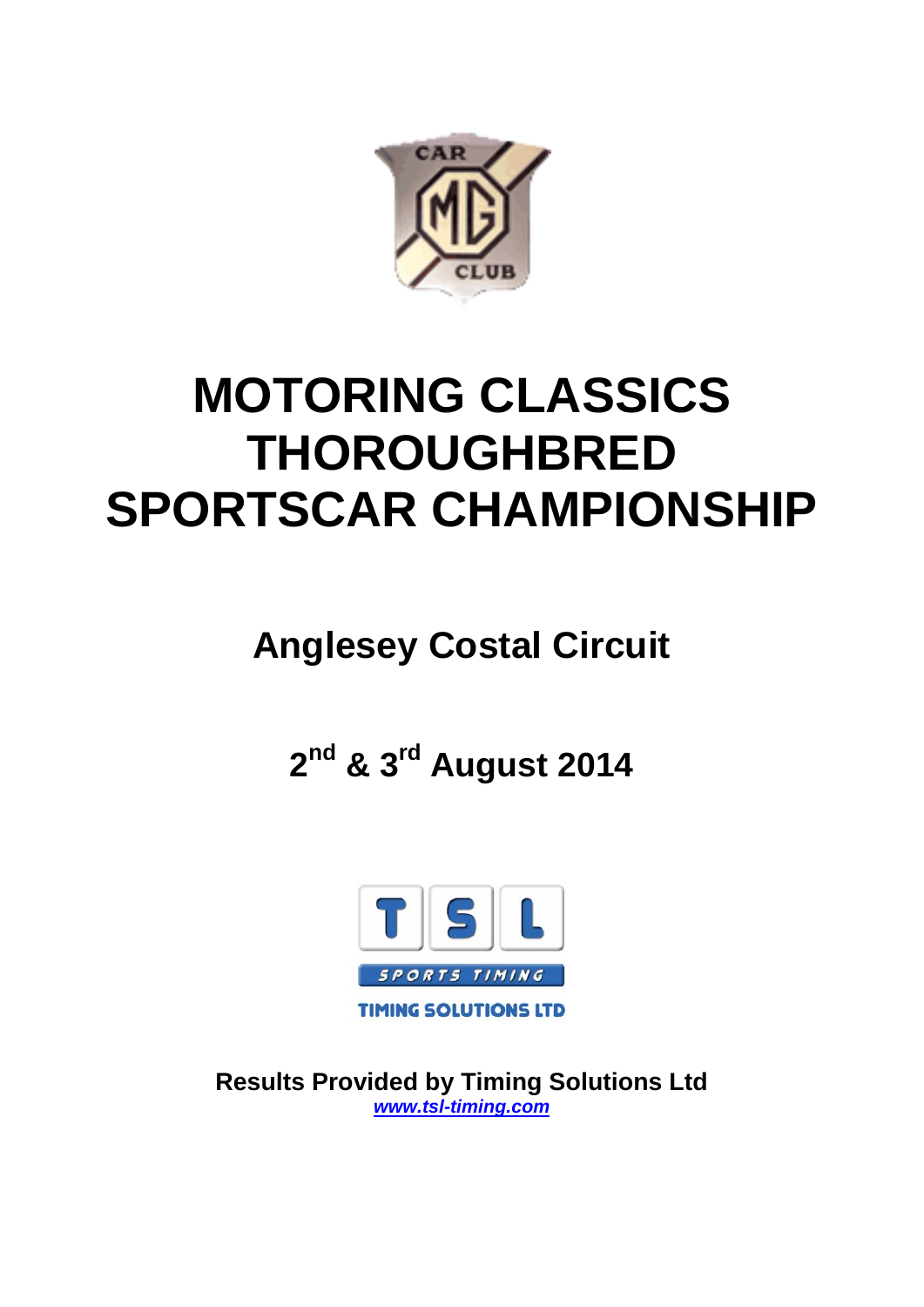#### **Bulletin No Issued at**

#### **CSCC Anglesey Welsh Classic Meeting 2/3 August**

## **MGCC Thoroughbred Sportscars Championship QUALIFYING - RACE 7 + 10 - CLASSIFICATION**



| POS. | NO. | CL             | PIC NAME                         | <b>ENTRY</b>         | <b>TIME</b> | ON              | LAPS | GAP    | <b>DIFF</b> | <b>MPH</b> |
|------|-----|----------------|----------------------------------|----------------------|-------------|-----------------|------|--------|-------------|------------|
|      | 93  | D              | <b>Russell MC CARTHY</b>         | MG B V8 3900         | 1:28.986    | 13              | 13   |        |             | 62.70      |
| 2    | 86  | D              | <sup>2</sup> Neil FOWLER         | MG BGTV8 3900        | 1:30.372    | 11              | 13   | 1.386  | 1.386       | 61.74      |
| 3    | 61  | $\mathcal{C}$  | <b>James WHEELER</b>             | MG BGTV8 3900        | 1:30.557    | 6               |      | 1.571  | 0.185       | 61.61      |
| 4    | 75  | C.             | 2 Ken DEAMER                     | MG BGT V8 3900       | 1:32.246    | 11              | 13   | 3.260  | 1.689       | 60.49      |
| 5    | 91  | D              | 3 Ian PRIOR                      | MG BGTV8 3900        | 1:32.339    | 11              | 13   | 3.353  | 0.093       | 60.42      |
| 6    | 99  | D              | 4 Jonnie WHEELER                 | <b>MGB GTV8 3500</b> | 1:32.775    | 11              | 13   | 3.789  | 0.436       | 60.14      |
|      | 49  | B.             | <b>Mark SCOTT</b>                | MG B 1950            | 1:33.953    | 10              | 13   | 4.967  | 1.178       | 59.39      |
| 8    | 12  | B.             | <sup>2</sup> Christopher EDWARDS | Triumph TR4          | 1:34.877    | 8               | 10   | 5.891  | 0.924       | 58.81      |
| 9    | 35  | $\overline{B}$ | 3 Gethin JONES                   | <b>MGB GTV8 3500</b> | 1:35.815    | 10              | 12   | 6.829  | 0.938       | 58.23      |
| 10   | 20  | A              | <b>Bob LUFF</b>                  | MG B 1840            | 1:36.323    | $\overline{7}$  | 12   | 7.337  | 0.508       | 57.93      |
| 11   | 34  | B              | 4 Ronald WATT                    | <b>MGB GTV8 3500</b> | 1:38.170    | 9               | 12   | 9.184  | 1.847       | 56.84      |
| 12   | 48  | B.             | 5 Howard GRUNDEN                 | MG BGT V8 3500       | 1:40.652    | 10 <sup>1</sup> | 12   | 11.666 | 2.482       | 55.43      |
| 13   | 6   | A              | 2 Russell MARTIN                 | <b>MGB FIA 1840</b>  | 1:42.480    | 11              | 11   | 13.494 | 1.828       | 54.45      |
| 14   | 11  | A              | 3 Martyn CLEWS                   | MG Midget 1293       | 1:43.160    | 12              | 12   | 14.174 | 0.680       | 54.09      |
|      |     |                |                                  |                      |             |                 |      |        |             |            |

**Weather / Track : Rain / Wet**

These results are provisional until the conclusion of any judicial and technical matters. Start: 09:00 Flag 09:19 End: 09:21

Clerk Of Course : Timekeeper :

Circuit Length = 1.5500 miles Anglesey Coastal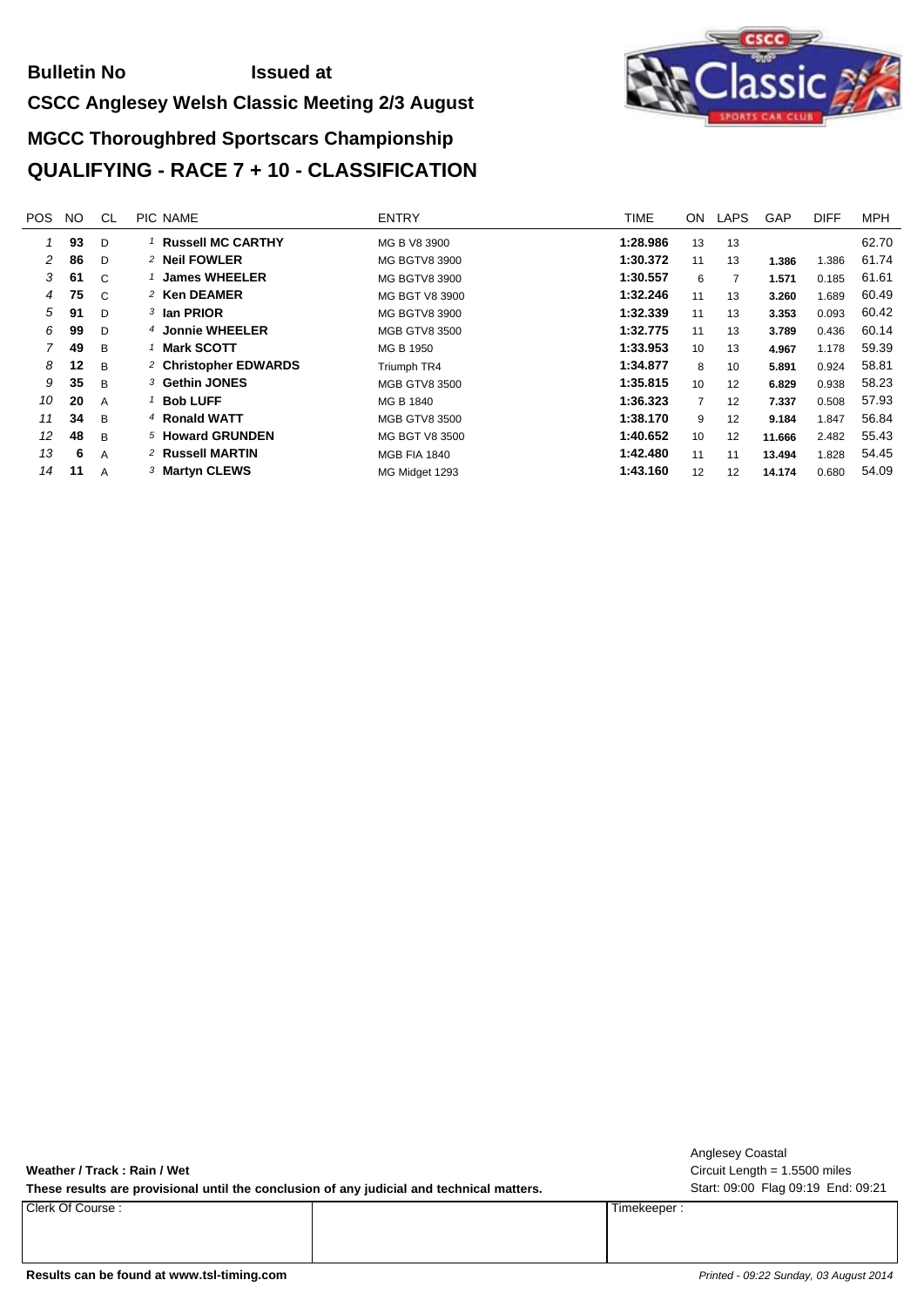#### **Bulletin No Issued at**

#### **CSCC Anglesey Welsh Classic Meeting 2/3 August**

## **MGCC Thoroughbred Sportscars Championship QUALIFYING - RACE 7 + 10 - 2ND FASTEST CLASSIFICATION**

| <b>POS</b> | NO. | CL             | PIC NAME                         | <b>ENTRY</b>         | <b>TIME</b> | ON              | <b>LAPS</b> | GAP    | <b>DIFF</b> | <b>MPH</b> |
|------------|-----|----------------|----------------------------------|----------------------|-------------|-----------------|-------------|--------|-------------|------------|
|            | 93  | D              | 1 Russell MC CARTHY              | MG B V8 3900         | 1:29.472    | 12              | 13          |        |             | 62.36      |
| 2          | 86  | D              | <sup>2</sup> Neil FOWLER         | MG BGTV8 3900        | 1:30.373    | 10              | 13          | 0.901  | 0.901       | 61.74      |
| 3          | 61  | C              | <b>James WHEELER</b>             | MG BGTV8 3900        | 1:31.325    | 5               |             | 1.853  | 0.952       | 61.10      |
| 4          | 91  | D              | 3 Ian PRIOR                      | MG BGTV8 3900        | 1:32.783    | 13              | 13          | 3.311  | 1.458       | 60.14      |
| 5          | 75  | $\mathcal{C}$  | 2 Ken DEAMER                     | MG BGT V8 3900       | 1:33.115    | 5               | 13          | 3.643  | 0.332       | 59.92      |
| 6          | 99  | D              | 4 Jonnie WHEELER                 | <b>MGB GTV8 3500</b> | 1:33.312    | 12              | 13          | 3.840  | 0.197       | 59.79      |
| 7          | 49  | B              | 1 Mark SCOTT                     | MG B 1950            | 1:33.967    | 11              | 13          | 4.495  | 0.655       | 59.38      |
| 8          | 12  | B              | <sup>2</sup> Christopher EDWARDS | Triumph TR4          | 1:35.082    | $\overline{7}$  | 10          | 5.610  | 1.115       | 58.68      |
| 9          | 35  | B              | 3 Gethin JONES                   | <b>MGB GTV8 3500</b> | 1:36.002    | 8               | 12          | 6.530  | 0.920       | 58.12      |
| 10         | 20  | A              | $1$ Bob LUFF                     | MG B 1840            | 1:36.514    | 11              | 12          | 7.042  | 0.512       | 57.81      |
| 11         | 34  | B              | 4 Ronald WATT                    | <b>MGB GTV8 3500</b> | 1:38.385    | $\overline{7}$  | 12          | 8.913  | 1.871       | 56.71      |
| 12         | 48  | B              | 5 Howard GRUNDEN                 | MG BGT V8 3500       | 1:40.910    | 5               | 12          | 11.438 | 2.525       | 55.29      |
| 13         | 6   | $\overline{A}$ | 2 Russell MARTIN                 | <b>MGB FIA 1840</b>  | 1:43.277    | 10 <sup>1</sup> | 11          | 13.805 | 2.367       | 54.02      |
| 14         | 11  | $\overline{A}$ | 3 Martyn CLEWS                   | MG Midget 1293       | 1:43.363    | 11              | 12          | 13.891 | 0.086       | 53.98      |

**Weather / Track : Rain / Wet**

These results are provisional until the conclusion of any judicial and technical matters. Start: 09:00 Flag 09:19 End: 09:21

Clerk Of Course : Timekeeper :

Circuit Length = 1.5500 miles Anglesey Coastal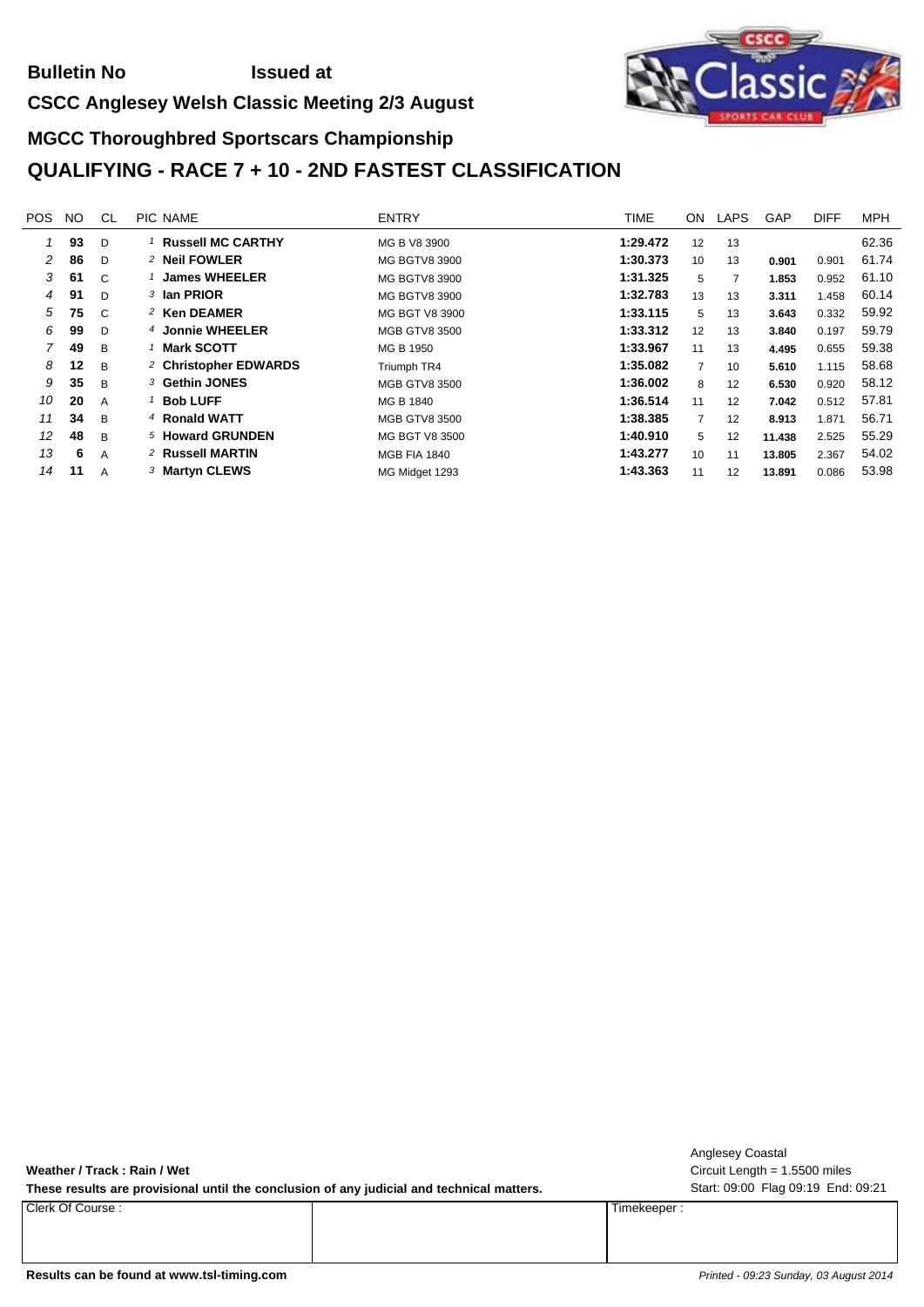#### **MGCC Thoroughbred Sportscars Championship QUALIFYING - RACE 7 + 10 - LAP ANALYSIS**

DIFF = Difference To Personal Best Lap

| P1               | <b>Russell MC CARTHY</b><br>93     |                |                |                              |  |  |
|------------------|------------------------------------|----------------|----------------|------------------------------|--|--|
| LAP              | LAP TIME                           | <b>DIFF</b>    | MPH            | TIME OF DAY                  |  |  |
| $1 -$            |                                    |                |                | 09:02:19.659                 |  |  |
| 2 -              | 1:34.966                           | 5.980          | 58.75          | 09:03:54.625                 |  |  |
| 3 -              | 1:33.290                           | 4.304          | 59.81          | 09:05:27.915                 |  |  |
| $4 -$            | 1:31.890                           | 2.904          | 60.72          | 09:06:59.805                 |  |  |
| 5 -              | 1:31.051                           | 2.065          | 61.28          | 09:08:30.856                 |  |  |
| 6 -              | 1:31.511                           | 2.525          | 60.97          | 09:10:02.367                 |  |  |
| $7 -$            | 1:30.981                           | 1.995          | 61.33          | 09:11:33.348                 |  |  |
| 8 -              | 1:32.945                           | 3.959          | 60.03          | 09:13:06.293                 |  |  |
| 9 -              | 1:33.279                           | 4.293          | 59.82          | 09:14:39.572                 |  |  |
| $10 -$           | 1:30.324<br>(3)                    | 1.338          | 61.77          | 09:16:09.896                 |  |  |
| $11 -$<br>$12 -$ | 1:30.331                           | 1.345          | 61.77<br>62.36 | 09:17:40.227<br>09:19:09.699 |  |  |
| 13 -             | 1:29.472 (2)<br>1:28.986(1)        | 0.486          | 62.70          | 09:20:38.685                 |  |  |
|                  |                                    |                |                |                              |  |  |
| P <sub>2</sub>   | <b>Neil FOWLER</b><br>86           |                |                |                              |  |  |
| LAP              | <b>LAP TIME</b>                    | <b>DIFF</b>    | MPH            | TIME OF DAY                  |  |  |
| 1 -              |                                    |                |                | 09:01:58.446                 |  |  |
| 2 -              | 1:38.587                           | 8.215          | 56.60          | 09:03:37.033                 |  |  |
| 3 -              | 1:35.319                           | 4.947          | 58.54          | 09:05:12.352                 |  |  |
| 4 -              | 1:34.992                           | 4.620          | 58.74          | 09:06:47.344                 |  |  |
| 5 -              | 1:31.510<br>(3)                    | 1.138          | 60.97          | 09:08:18.854                 |  |  |
| 6 -              | 1:33.608                           | 3.236          | 59.61          | 09:09:52.462                 |  |  |
| $7 -$            | 1:33.100                           | 2.728          | 59.93          | 09:11:25.562                 |  |  |
| 8 -<br>$9 -$     | 1:33.348<br>1:34.061               | 2.976<br>3.689 | 59.77<br>59.32 | 09:12:58.910<br>09:14:32.971 |  |  |
| $10 -$           |                                    |                | 61.74          |                              |  |  |
| 11 -             | 1:30.373<br>(2)<br>1:30.372<br>(1) | 0.001          | 61.74          | 09:16:03.344<br>09:17:33.716 |  |  |
| $12 -$           | 1:47.892                           | 17.520         | 51.71          | 09:19:21.608                 |  |  |
| $13 -$           | 1:49.060                           | 18.688         | 51.16          | 09:21:10.668                 |  |  |
|                  |                                    |                |                |                              |  |  |
| P3               | <b>James WHEELER</b><br>61         |                |                |                              |  |  |
| LAP              | <b>LAP TIME</b>                    | <b>DIFF</b>    | <b>MPH</b>     | <b>TIME OF DAY</b>           |  |  |
| $1 -$            |                                    |                |                | 09:02:08.764                 |  |  |
| 2 -              | 1:34.179                           | 3.622          | 59.24          | 09:03:42.943                 |  |  |
| 3 -              | 1:35.932                           | 5.375          | 58.16          | 09:05:18.875                 |  |  |
| $4 -$            | 1:31.881<br>(3)                    | 1.324          | 60.73          | 09:06:50.756                 |  |  |
| 5 -              | 1:31.325<br>(2)                    | 0.768          | 61.10          | 09:08:22.081                 |  |  |
| 6 -              | 1:30.557(1)                        |                | 61.61          | 09:09:52.638                 |  |  |
| 7 -              | 1:38.743                           | 8.186          | 56.51          | 09:11:31.381                 |  |  |
| P4               | <b>Ken DEAMER</b><br>75            |                |                |                              |  |  |
| LAP              | LAP TIME                           | <b>DIFF</b>    | MPH            | TIME OF DAY                  |  |  |
| 1 -              |                                    |                |                | 09:02:05.341                 |  |  |
| 2 -              | 1:37.267                           | 5.021          | 57.36          | 09:03:42.608                 |  |  |
| 3 -              | 1:36.995                           | 4.749          | 57.52          | 09:05:19.603                 |  |  |
| 4 -              | 1:35.393                           | 3.147          | 58.49          | 09:06:54.996                 |  |  |
| 5 -              | $1:33.115$ (2)                     | 0.869          | 59.92          | 09:08:28.111                 |  |  |
| $6 -$            | 1:33.962                           | 1.716          | 59.38<br>59.46 | 09:10:02.073                 |  |  |
| $7 -$            | 1:33.843                           | 1.597          | 09:11:35.916   |                              |  |  |
| 8 -              | 1:33.634                           | 1.388          | 09:13:09.550   |                              |  |  |
| 9 -              | 1:34.053                           | 1.807          | 09:14:43.603   |                              |  |  |
| 10 -             | 1:34.553                           | 2.307          | 59.01          | 09:16:18.156                 |  |  |
| $11 -$           | 1:32.246 (1)                       |                | 60.49          | <i><b>09:17:50.402</b></i>   |  |  |
| 12 -             | 1:33.291                           | 1.045          | 59.81          | 09:19:23.693                 |  |  |
| 13 -             | $1:33.128$ (3)                     | 0.882          | 59.91          | 09:20:56.821                 |  |  |
| P5               | 91<br><b>Ian PRIOR</b>             |                |                |                              |  |  |
| LAP              | <b>LAP TIME</b>                    | DIFF           | MPH            | TIME OF DAY                  |  |  |

**Weather / Track : Rain / Wet**

#### DIFF = Difference To Personal Best Lap

| DС     | Ionnio WUEEL<br>ഹ |       |       |              |
|--------|-------------------|-------|-------|--------------|
| $13 -$ | 1:32.783<br>(2)   | 0.444 | 60.14 | 09:20:55.890 |
| $12 -$ | 1:33.153<br>(3)   | 0.814 | 59.90 | 09:19:23.107 |
| $11 -$ | 1:32.339(1)       |       | 60.42 | 09:17:49.954 |
| $10 -$ | 1:34.419          | 2.080 | 59.09 | 09:16:17.615 |
| 9 -    | 1:34.267          | 1.928 | 59.19 | 09:14:43.196 |
| 8 -    | 1:33.753          | 1.414 | 59.51 | 09:13:08.929 |
| 7 -    | 1:33.964          | 1.625 | 59.38 | 09:11:35.176 |
| $6 -$  | 1:33.746          | 1.407 | 59.52 | 09:10:01.212 |
| 5 -    | 1:33.340          | 1.001 | 59.78 | 09:08:27.466 |
| 4 -    | 1:35.369          | 3.030 | 58.50 | 09:06:54.126 |
| $3 -$  | 1:36.874          | 4.535 | 57.60 | 09:05:18.757 |
| 2 -    | 1:38.209          | 5.870 | 56.81 | 09:03:41.883 |
| 1 -    |                   |       |       | 09:02:03.674 |
|        |                   |       |       |              |

| ۲ь     | 99<br><b>JONNIE WHEELER</b> |             |            |              |
|--------|-----------------------------|-------------|------------|--------------|
| LAP    | <b>LAP TIME</b>             | <b>DIFF</b> | <b>MPH</b> | TIME OF DAY  |
| 1 -    |                             |             |            | 09:01:57.632 |
| $2 -$  | 1:42.689                    | 9.914       | 54.33      | 09:03:40.321 |
| $3 -$  | 1:41.977                    | 9.202       | 54.71      | 09:05:22.298 |
| $4 -$  | 1:36.003                    | 3.228       | 58.12      | 09:06:58.301 |
| $5 -$  | 1:35.448                    | 2.673       | 58.46      | 09:08:33.749 |
| $6 -$  | 1:35.119                    | 2.344       | 58.66      | 09:10:08.868 |
| $7 -$  | 1:35.162                    | 2.387       | 58.63      | 09:11:44.030 |
| $8 -$  | 1:43.689                    | 10.914      | 53.81      | 09:13:27.719 |
| $9 -$  | 1:46.074                    | 13.299      | 52.60      | 09:15:13.793 |
| 10 -   | $1:33.355$ (3)              | 0.580       | 59.77      | 09:16:47.148 |
| 11 -   | 1:32.775(1)                 |             | 60.14      | 09:18:19.923 |
| 12 -   | $1:33.312$ (2)              | 0.537       | 59.79      | 09:19:53.235 |
| $13 -$ | 1:35.370                    | 2.595       | 58.50      | 09:21:28.605 |

| P7     | <b>Mark SCOTT</b><br>49.      |             |       |              |  |  |  |  |  |  |  |  |  |  |
|--------|-------------------------------|-------------|-------|--------------|--|--|--|--|--|--|--|--|--|--|
| LAP    | <b>LAP TIME</b>               | <b>DIFF</b> | MPH   | TIME OF DAY  |  |  |  |  |  |  |  |  |  |  |
| 1 -    |                               |             |       | 09:02:08.662 |  |  |  |  |  |  |  |  |  |  |
| $2 -$  | 1:37.753                      | 3.800       | 57.08 | 09:03:46.415 |  |  |  |  |  |  |  |  |  |  |
| $3 -$  | 1:36.904                      | 2.951       | 57.58 | 09:05:23.319 |  |  |  |  |  |  |  |  |  |  |
| 4 -    | 1:37.861                      | 3.908       | 57.02 | 09:07:01.180 |  |  |  |  |  |  |  |  |  |  |
| 5 -    | 1:35.684                      | 1.731       | 58.31 | 09:08:36.864 |  |  |  |  |  |  |  |  |  |  |
| 6 -    | 1:35.158                      | 1.205       | 58.63 | 09:10:12.022 |  |  |  |  |  |  |  |  |  |  |
| 7 -    | 1:34.119<br>(3)               | 0.166       | 59.28 | 09:11:46.141 |  |  |  |  |  |  |  |  |  |  |
| 8 -    | 1:34.972                      | 1.019       | 58.75 | 09:13:21.113 |  |  |  |  |  |  |  |  |  |  |
| $9 -$  | 1:34.148                      | 0.195       | 59.26 | 09:14:55.261 |  |  |  |  |  |  |  |  |  |  |
| 10 -   | 1:33.953<br>(1)               |             | 59.39 | 09:16:29.214 |  |  |  |  |  |  |  |  |  |  |
| 11 -   | 1:33.967<br>(2)               | 0.014       | 59.38 | 09:18:03.181 |  |  |  |  |  |  |  |  |  |  |
| $12 -$ | 1:34.747                      | 0.794       | 58.89 | 09:19:37.928 |  |  |  |  |  |  |  |  |  |  |
| 13 -   | 1:57.990<br>Р                 | 24.037      | 47.29 | 09:21:35.918 |  |  |  |  |  |  |  |  |  |  |
| P8     | <b>12 Christopher EDWARDS</b> |             |       |              |  |  |  |  |  |  |  |  |  |  |
|        |                               |             |       |              |  |  |  |  |  |  |  |  |  |  |

| ۲ŏ     | <b>12 Christopher EDWARDS</b> |             |            |              |  |  |  |  |  |  |  |  |  |
|--------|-------------------------------|-------------|------------|--------------|--|--|--|--|--|--|--|--|--|
| LAP    | LAP TIME                      | <b>DIFF</b> | <b>MPH</b> | TIME OF DAY  |  |  |  |  |  |  |  |  |  |
| 1 -    |                               |             |            | 09:02:23.320 |  |  |  |  |  |  |  |  |  |
| 2.     | 1:38.288                      | 3.411       | 56.77      | 09:04:01.608 |  |  |  |  |  |  |  |  |  |
| $3 -$  | 1:37.140                      | 2.263       | 57.44      | 09:05:38.748 |  |  |  |  |  |  |  |  |  |
| 4 -    | 1:41.058                      | 6.181       | 55.21      | 09:07:19.806 |  |  |  |  |  |  |  |  |  |
| $5 -$  | 1:37.556                      | 2.679       | 57.19      | 09:08:57.362 |  |  |  |  |  |  |  |  |  |
| 6 -    | 1:36.343                      | 1.466       | 57.91      | 09:10:33.705 |  |  |  |  |  |  |  |  |  |
| 7 -    | $1:35.082$ (2)                | 0.205       | 58.68      | 09:12:08.787 |  |  |  |  |  |  |  |  |  |
| 8 -    | 1:34.877<br>(1)               |             | 58.81      | 09:13:43.664 |  |  |  |  |  |  |  |  |  |
| 9 -    | 1:35.193<br>(3)               | 0.316       | 58.61      | 09:15:18.857 |  |  |  |  |  |  |  |  |  |
| $10 -$ | 1:42.142<br>Р                 | 7.265       | 54.63      | 09:17:00.999 |  |  |  |  |  |  |  |  |  |

Start: 09:00 Flag 09:19 End: 09:21 Circuit Length = 1.5500 miles Anglesey Coastal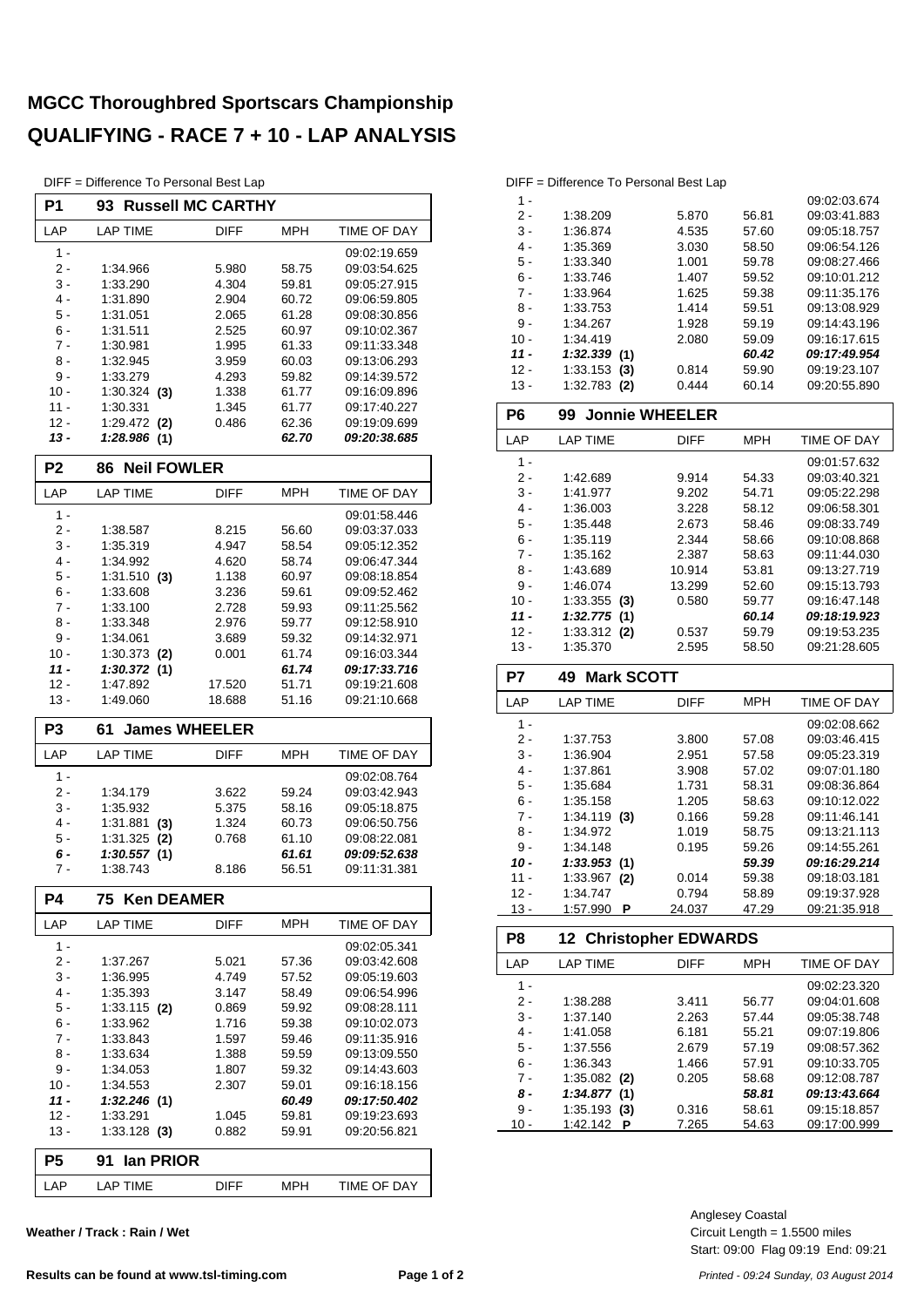#### **MGCC Thoroughbred Sportscars Championship QUALIFYING - RACE 7 + 10 - LAP ANALYSIS**

DIFF = Difference To Personal Best Lap

| P <sub>9</sub> | <b>Gethin JONES</b><br>35      |                       |                |                              |
|----------------|--------------------------------|-----------------------|----------------|------------------------------|
| LAP            | <b>LAP TIME</b>                | <b>DIFF</b>           | MPH            | TIME OF DAY                  |
| 1 -            |                                |                       |                | 09:02:15.361                 |
| 2 -            | 1:42.745                       | 6.930                 | 54.30          | 09:03:58.106                 |
| 3 -            | 1:39.204                       | 3.389                 | 56.24          | 09:05:37.310                 |
| $4 -$          | 1:48.524                       | 12.709                | 51.41          | 09:07:25.834                 |
| 5 -            | 1:38.273                       | 2.458                 | 56.78          | 09:09:04.107                 |
| $6 -$          | 1:37.247                       | 1.432                 | 57.38          | 09:10:41.354                 |
| $7 -$          | 1:36.529                       | 0.714                 | 57.80          | 09:12:17.883                 |
| 8 -            | $1:36.002$ (2)                 | 0.187                 | 58.12          | 09:13:53.885                 |
| 9 -            | 1:36.376                       | 0.561                 | 57.89          | 09:15:30.261                 |
| 10 -           | 1:35.815(1)                    |                       | 58.23          | 09:17:06.076                 |
| $11 -$         | $1:36.092$ (3)                 | 0.277                 | 58.06          | 09:18:42.168                 |
| $12 -$         | 1:44.785                       | 8.970                 | 53.25          | 09:20:26.953                 |
| <b>P10</b>     | <b>Bob LUFF</b><br>20          |                       |                |                              |
| LAP            | <b>LAP TIME</b>                | <b>DIFF</b>           | <b>MPH</b>     | TIME OF DAY                  |
| $1 -$          |                                |                       |                | 09:02:06.587                 |
| 2 -            | 1:38.277                       | 1.954                 | 56.77          | 09:03:44.864                 |
| 3 -            | 1:37.968                       | 1.645                 | 56.95          | 09:05:22.832                 |
| 4 -            | 1:39.554                       | 3.231                 | 56.05          | 09:07:02.386                 |
| 5 -            | 1:36.817                       | 0.494                 | 57.63          | 09:08:39.203                 |
| 6 -<br>$7 -$   | 1:36.763<br>1:36.323(1)        | 0.440                 | 57.66          | 09:10:15.966<br>09:11:52.289 |
| 8 -            |                                | 0.229                 | 57.93<br>57.79 | 09:13:28.841                 |
| $9 -$          | $1:36.552$ (3)<br>1:40.420     | 4.097                 | 55.56          | 09:15:09.261                 |
| $10 -$         | 1:37.149                       | 0.826                 | 57.43          | 09:16:46.410                 |
| 11 -           | 1:36.514 (2)                   | 0.191                 | 57.81          | 09:18:22.924                 |
| 12 -           | 1:38.508                       | 2.185                 | 56.64          | 09:20:01.432                 |
|                |                                |                       |                |                              |
| P11            | <b>Ronald WATT</b><br>34       |                       |                |                              |
| LAP            | LAP TIME                       | DIFF                  | MPH            | TIME OF DAY                  |
| $1 -$          |                                |                       |                | 09:02:30.349                 |
| 2 -            | 1:48.348                       | 10.178                | 51.50          | 09:04:18.697                 |
| 3 -            | 1:44.008                       | 5.838                 | 53.65          | 09:06:02.705                 |
| 4 -            | 1:42.209                       | 4.039                 | 54.59          | 09:07:44.914                 |
| 5 -            | 1:39.331                       | 1.161                 | 56.17          | 09:09:24.245                 |
| 6 -            | 1:39.011                       | 0.841                 | 56.35          | 09:11:03.256                 |
| 7 -            | $1:38.385$ (2)                 | 0.215                 | 56.71          | 09:12:41.641                 |
| 8 -            | 1:41.027                       | 2.857                 | 55.23          | 09:14:22.668                 |
| 9 -            | 1:38.170(1)                    |                       | 56.84          | 09:16:00.838                 |
| 10 -           | 1:38.994                       | 0.824                 | 56.36          | 09:17:39.832                 |
| 11 -<br>$12 -$ | 1:40.497<br>$1:38.838$ (3)     | 2.327<br>0.668        | 55.52<br>56.45 | 09:19:20.329<br>09:20:59.167 |
| <b>P12</b>     | 48                             | <b>Howard GRUNDEN</b> |                |                              |
| LAP            | LAP TIME                       | DIFF                  | MPH            | TIME OF DAY                  |
| $1 -$          |                                |                       |                |                              |
|                |                                |                       |                | 09:02:26.224                 |
| $2 -$<br>3 -   | 1:43.797<br>1:42.093           | 3.145<br>1.441        | 53.75<br>54.65 | 09:04:10.021<br>09:05:52.114 |
| $4 -$          | 1:43.684                       | 3.032                 | 53.81          | 09:07:35.798                 |
| $5 -$          |                                | 0.258                 | 55.29          | 09:09:16.708                 |
| 6 -            | $1:40.910$ (2)<br>1:41.023 (3) | 0.371                 | 55.23          | 09:10:57.731                 |
| 7 -            | 1:42.524                       | 1.872                 | 54.42          | 09:12:40.255                 |
| 8 -            | 1:45.969                       | 5.317                 | 52.65          | 09:14:26.224                 |
| 9 -            | 1:42.489                       | 1.837                 | 54.44          | 09:16:08.713                 |
| 10 -           | 1:40.652(1)                    |                       | 55.43          | 09:17:49.365                 |
| $11 -$<br>12 - | 1:43.360<br>1:45.465           | 2.708                 | 53.98<br>52.90 | 09:19:32.725<br>09:21:18.190 |

**Weather / Track : Rain / Wet**

#### DIFF = Difference To Personal Best Lap

 $\overline{\phantom{a}}$ 

| P13        | <b>Russell MARTIN</b><br>6  |             |                |              |
|------------|-----------------------------|-------------|----------------|--------------|
| LAP        | <b>LAP TIME</b>             | <b>DIFF</b> | <b>MPH</b>     | TIME OF DAY  |
| $1 -$      |                             |             |                | 09:02:28.498 |
| $2-$       | 1:49.148                    | 6.668       | 51.12          | 09:04:17.646 |
| $3 -$      | 1:49.071                    | 6.591       | 51.15          | 09:06:06.717 |
| $4 -$      | 1:45.409                    | 2.929       | 52.93          | 09:07:52.126 |
| $5 -$      | 1:45.280                    | 2.800       | 53.00          | 09:09:37.406 |
| $6 -$      | 1:44.074                    | 1.594       | 53.61          | 09:11:21.480 |
| $7 -$      | 1:44.416                    | 1.936       | 53.44          | 09:13:05.896 |
| $8 -$      | 1:45.746                    | 3.266       | 52.76          | 09:14:51.642 |
| $9 -$      | 1:43.504<br>(3)             | 1.024       | 53.91          | 09:16:35.146 |
| $10 -$     | 1:43.277<br>(2)             | 0.797       | 54.02          | 09:18:18.423 |
| $11 -$     | 1:42.480(1)                 |             | 54.45          | 09:20:00.903 |
| <b>P14</b> | <b>Martyn CLEWS</b><br>11   |             |                |              |
|            |                             |             |                |              |
| LAP        | <b>LAP TIME</b>             | <b>DIFF</b> | MPH            | TIME OF DAY  |
| $1 -$      |                             |             |                | 09:02:19.710 |
| $2 -$      | 1:47.303                    | 4.143       | 52.00          | 09:04:07.013 |
| $3 -$      | 1:44.349                    | 1.189       | 53.47          | 09:05:51.362 |
| $4 -$      | $1:43.848$ (3)              | 0.688       | 53.73          | 09:07:35.210 |
| $5 -$      | 1:45.798                    | 2.638       | 52.74          | 09:09:21.008 |
| $6 -$      | 1:45.452                    | 2.292       | 52.91          | 09:11:06.460 |
| $7 -$      | 1:43.913                    | 0.753       | 53.69          | 09:12:50.373 |
| $8 -$      | 1:46.384                    | 3.224       | 52.45          | 09:14:36.757 |
| $9 -$      | 1:44.894                    | 1.734       | 53.19          | 09:16:21.651 |
| $10 -$     | 1:45.699                    | 2.539       | 52.79          | 09:18:07.350 |
| $11 -$     | 1:43.363<br>(2)<br>1:43.160 | 0.203       | 53.98<br>54.09 | 09:19:50.713 |

Start: 09:00 Flag 09:19 End: 09:21 Circuit Length = 1.5500 miles Anglesey Coastal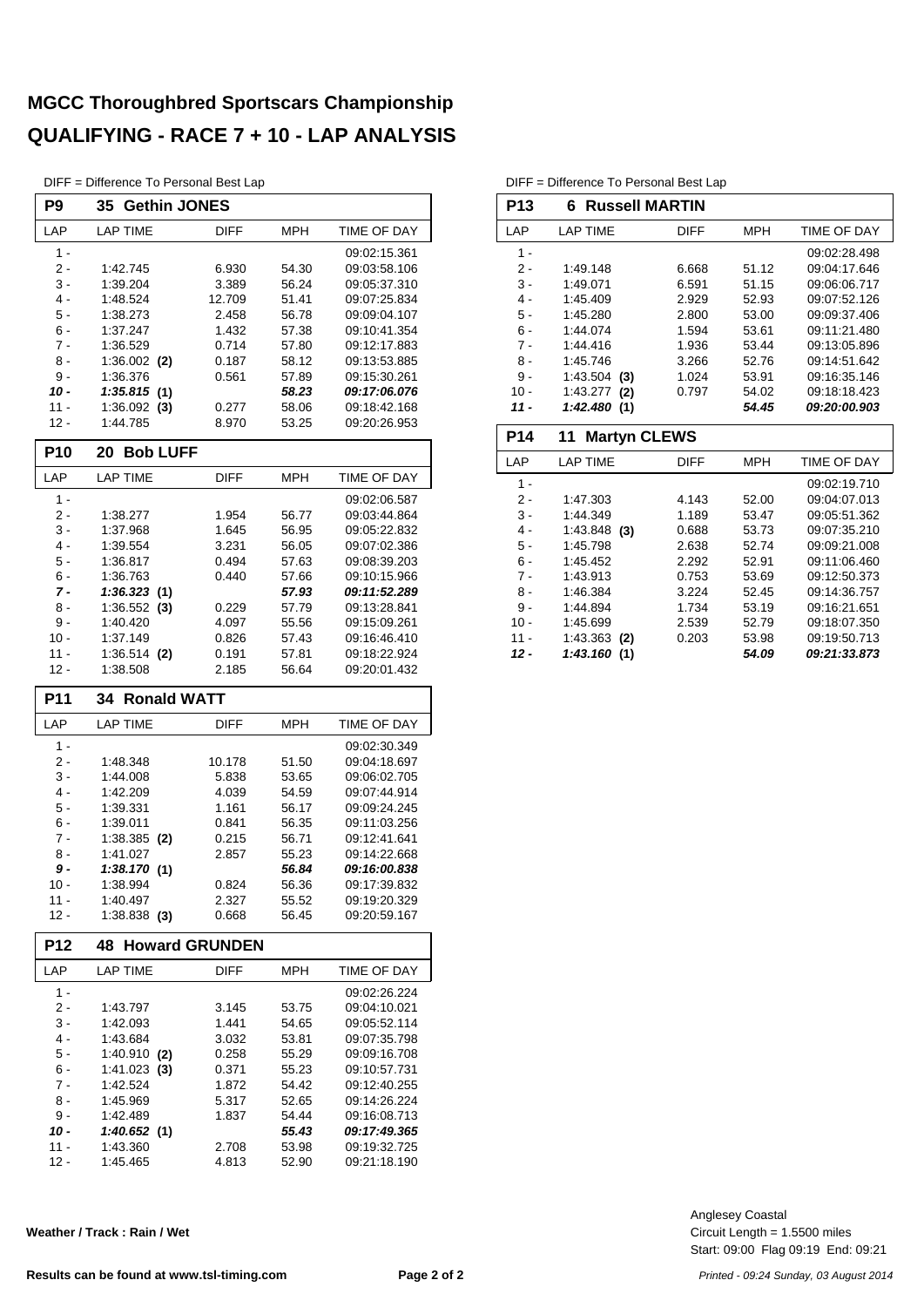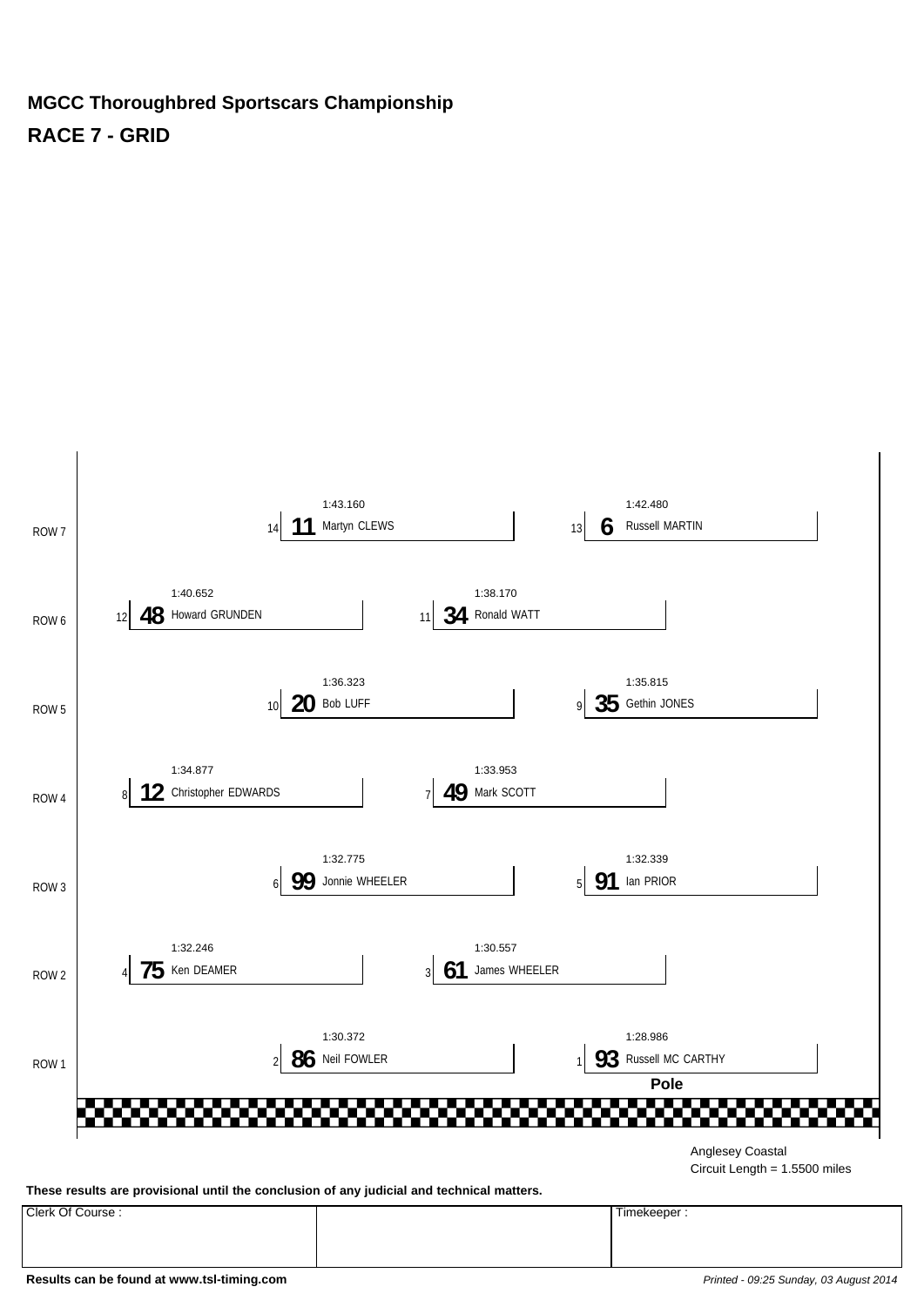

Clerk Of Course : Timekeeper :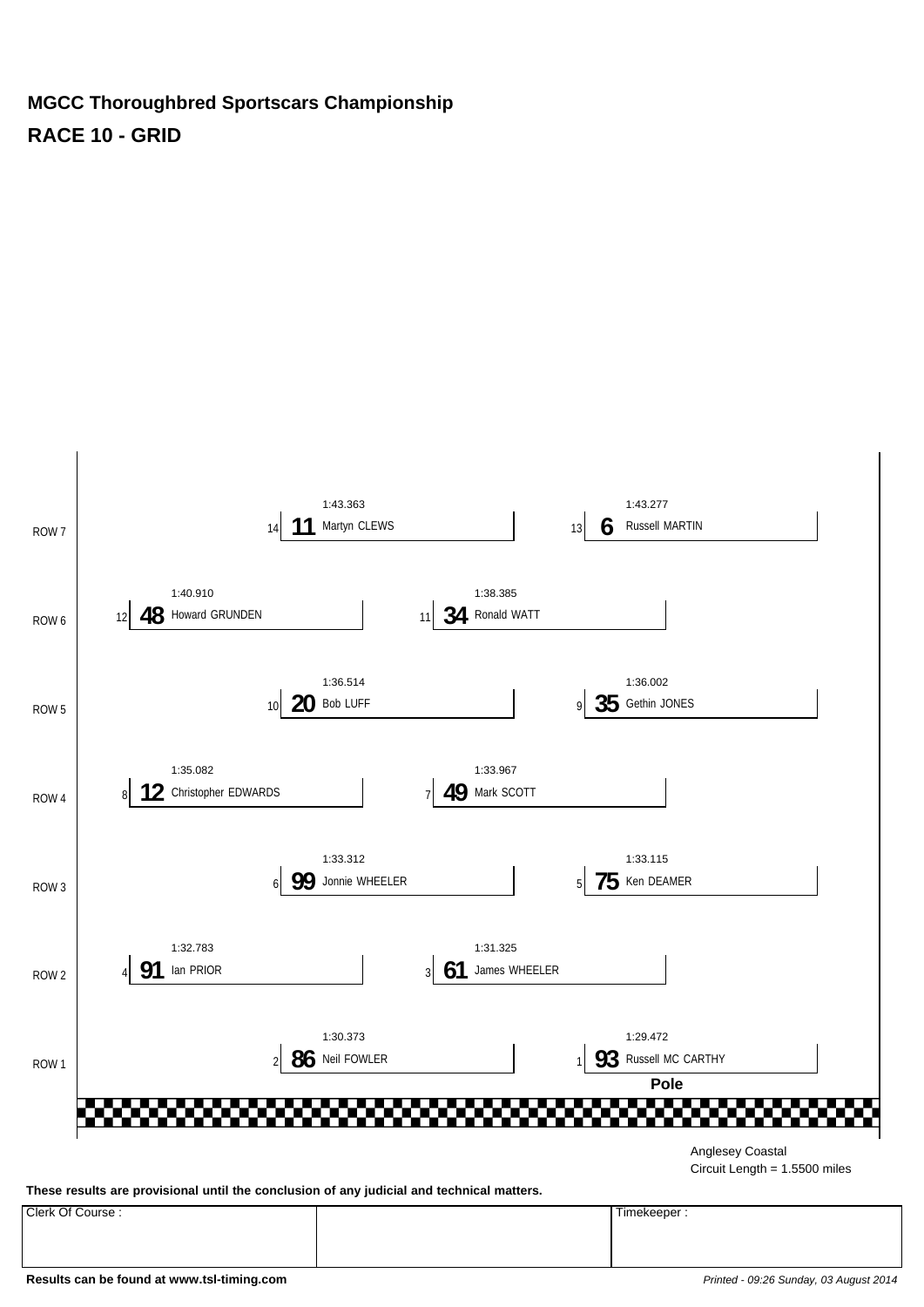#### **Bulletin No Issued at**

#### **CSCC Anglesey Welsh Classic Meeting 2/3 August**

# izzi



| <b>POS</b> | NO. | <b>CL</b>    | PIC NAME                 | <b>ENTRY</b>         | <b>LAPS</b> | TIME      | GAP       | <b>DIFF</b> | <b>MPH</b> | <b>BEST</b> | ON             |
|------------|-----|--------------|--------------------------|----------------------|-------------|-----------|-----------|-------------|------------|-------------|----------------|
|            | 93  | D            | <b>Russell MC CARTHY</b> | MG B V8 3900         | 16          | 21:15.838 |           |             | 69.97      | 1:18.251    | $\overline{7}$ |
| 2          | 86  | D            | 2 Neil FOWLER            | <b>MG BGTV8 3900</b> | 16          | 21:25.341 | 9.503     | 9.503       | 69.46      | 1:18.161    | 6              |
| 3          | 91  | D            | 3 Ian PRIOR              | <b>MG BGTV8 3900</b> | 16          | 21:28.839 | 13.001    | 3.498       | 69.27      | 1:18.643    | 15             |
| 4          | 75  | C            | 1 Ken DEAMER             | MG BGT V8 3900       | 16          | 22:03.979 | 48.141    | 35.140      | 67.43      | 1:20.791    | 13             |
| 5          | 61  | C            | 2 James WHEELER          | <b>MG BGTV8 3900</b> | 16          | 22:05.172 | 49.334    | 1.193       | 67.37      | 1:21.283    | 16             |
| 6          | 99  | D            | 4 Jonnie WHEELER         | <b>MGB GTV8 3500</b> | 16          | 22:07.720 | 51.882    | 2.548       | 67.24      | 1:21.582    | $\mathbf{3}$   |
| 7          | 49  | B            | 1 Mark SCOTT             | MG B 1950            | 16          | 22:37.327 | 1:21.489  | 29.607      | 65.77      | 1:23.191    | 15             |
| 8          | 12  | B            | 2 Christopher EDWARDS    | Triumph TR4          | 16          | 22:37.689 | 1:21.851  | 0.362       | 65.75      | 1:23.422    | 14             |
| 9          | 35  | B            | 3 Gethin JONES           | <b>MGB GTV8 3500</b> | 15          | 22:10.145 | 1 Lap     | 1 Lap       | 62.92      | 1:26.405    | 15             |
| 10         | 20  | Α            | 1 Bob LUFF               | MG B 1840            | 15          | 22:13.145 | 1 Lap     | 3.000       | 62.78      | 1:27.352    | - 6            |
| 11         | 34  | B            | 4 Ronald WATT            | <b>MGB GTV8 3500</b> | 15          | 22:13.786 | 1 Lap     | 0.641       | 62.75      | 1:26.767    | 10             |
| 12         | 48  | B            | 5 Howard GRUNDEN         | MG BGT V8 3500       | 14          | 21:19.370 | 2 Laps    | 1 Lap       | 61.06      | 1:27.976    | 5              |
| 13         | 6   | Α            | 2 Russell MARTIN         | <b>MGB FIA 1840</b>  | 14          | 21:22.003 | 2 Laps    | 2.633       | 60.93      | 1:29.100    | 14             |
| 14         | 11  | Α            | 3 Martyn CLEWS           | MG Midget 1293       | 14          | 21:22.660 | 2 Laps    | 0.657       | 60.90      | 1:29.039    | 14             |
|            |     |              |                          | <b>FASTEST LAP</b>   |             |           |           |             |            |             |                |
|            | 86  | $\mathsf{D}$ | <b>Neil FOWLER</b>       | <b>MG BGTV8 3900</b> | 6           | 1:18.161  |           | 71.39 mph   |            | 114.89 kph  |                |
|            | 75  | C            | <b>Ken DEAMER</b>        | MG BGT V8 3900       | 13          | 1:20.791  |           | 69.06 mph   | 111.15 kph |             |                |
|            | 49  | B            | Mark SCOTT               | MG B 1950            | 15          | 1:23.191  | 67.07 mph |             | 107.94 kph |             |                |
|            | 20  | A            | <b>Bob LUFF</b>          | MG B 1840            | 6           | 1:27.352  |           | 63.87 mph   |            | 102.80 kph  |                |

**Weather / Track : Cloudy / Dry**

These results are provisional until the conclusion of any judicial and technical matters. Start: 11:21 Flag 11:43 End: 11:44

Clerk Of Course : Timekeeper :

Circuit Length = 1.5500 miles Anglesey Coastal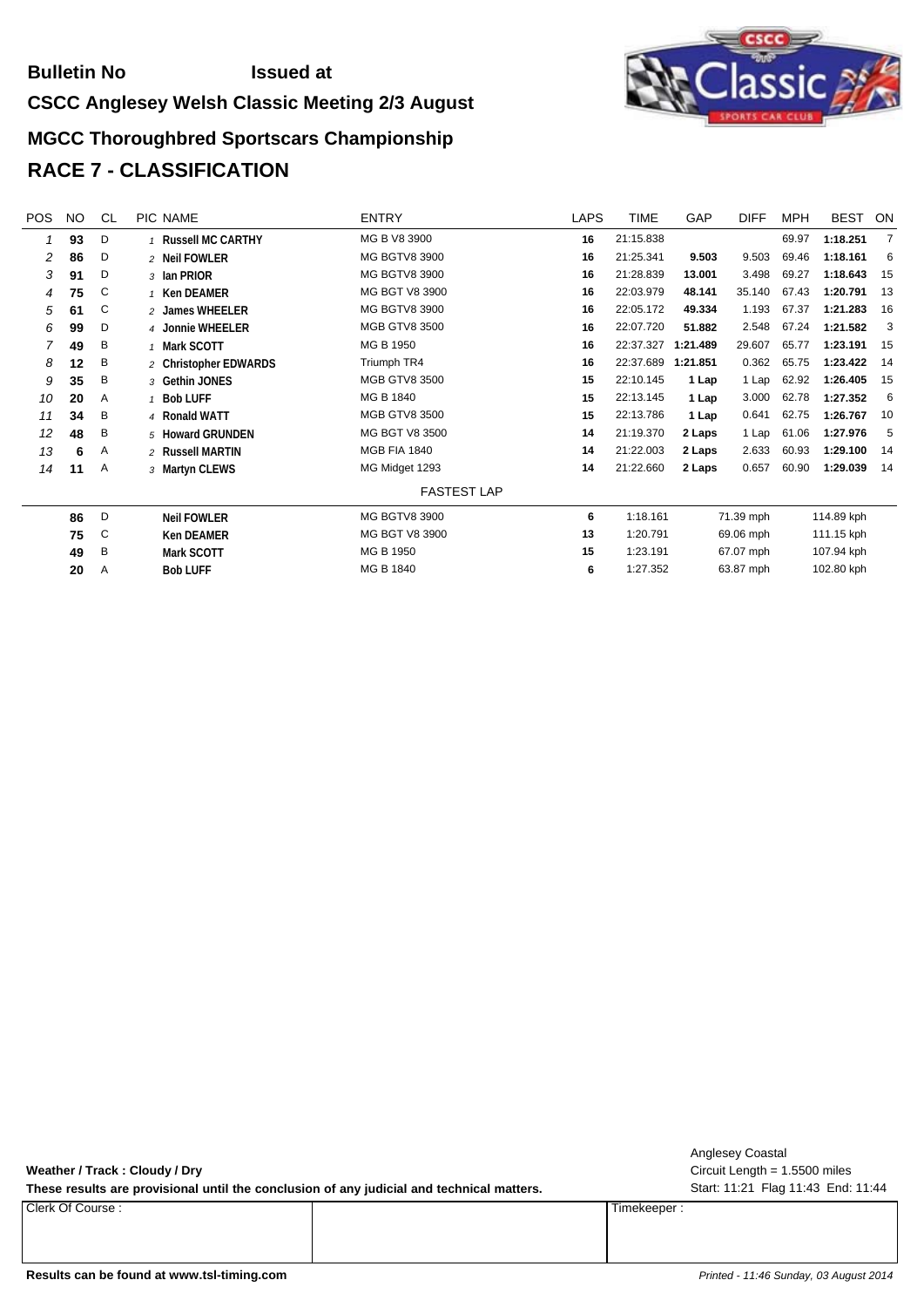| LAP <sub>1</sub> |               | @ 11:23:12.993 | LAP <sub>2</sub> |               | @11:24:33.496   | LAP <sub>3</sub> |               | @ 11:25:52.842  | LAP <sub>4</sub> |               | @ 11:27:11.996  | LAP <sub>5</sub> |               | @11:28:30.980   |
|------------------|---------------|----------------|------------------|---------------|-----------------|------------------|---------------|-----------------|------------------|---------------|-----------------|------------------|---------------|-----------------|
| NO.              | <b>BEHIND</b> | LAP TIME       | NO.              | <b>BEHIND</b> | <b>LAP TIME</b> | NO.              | <b>BEHIND</b> | <b>LAP TIME</b> | NO.              | <b>BEHIND</b> | <b>LAP TIME</b> | NO               | <b>BEHIND</b> | <b>LAP TIME</b> |
| 93               |               | 1:27.474       | 93               |               | 1:20.503        | 93               |               | 1:19.346        | 93               |               | 1:19.154        | 93               |               | 1:18.984        |
| 91               | 0.950         | 1:28.424       | 91               | 2.160         | 1:21.713        | 86               | 2.298         | 1:18.911        | 86               | 2.027         | 1:18.883        | 86               | 1.731         | 1:18.688        |
| 61               | 1.683         | 1:29.157       | 86               | 2.733         | 1:20.230        | 91               | 3.006         | 1:20.192        | 91               | 4.236         | 1:20.384        | 91               | 5.570         | 1:20.318        |
| 86               | 3.006         | 1:30.480       | 61               | 4.210         | 1:23.030        | 61               | 7.743         | 1:22.879        | 99               | 10.819        | 1:21.638        | 99               | 13.852        | 1:22.017        |
| 99               | 3.650         | 1:31.124       | 99               | 6.099         | 1:22.952        | 99               | 8.335         | 1:21.582        | 61               | 11.358        | 1:22.769        | 61               | 14.339        | 1:21.965        |
| 75               | 4.285         | 1:31.759       | 75               | 7.553         | 1:23.771        | 75               | 11.586        | 1:23.379        | 75               | 14.662        | 1:22.230        | 75               | 18.111        | 1:22.433        |
| 49               | 5.325         | 1:32.799       | 49               | 10.373        | 1:25.551        | 49               | 16.189        | 1:25.162        | 49               | 21.810        | 1:24.775        | 49               | 27.784        | 1:24.958        |
| 12               | 6.561         | 1:34.035       | 12               | 12.049        | 1:25.991        | 12               | 18.213        | 1:25.510        | 12               | 24.024        | 1:24.965        | 12               | 29.803        | 1:24.763        |
| 20               | 7.579         | 1:35.053       | 20               | 15.709        | 1:28.633        | 20               | 24.814        | 1:28.451        | 20               | 34.501        | 1:28.841        | 20               | 43.266        | 1:27.749        |
| 6                | 8.776         | 1:36.250       | 6                | 19.152        | 1:30.879        | 35               | 32.667        | 1:32.275        | 35               | 41.307        | 1:27.794        | 35               | 50.391        | 1:28.068        |
| 35               | 10.633        | 1:38.107       | 35               | 19.738        | 1:29.608        | 6                | 33.269        | 1:33.463        | 34               | 42.948        | 1:28.150        | 34               | 51.647        | 1:27.683        |
| 48               | 11.227        | 1:38.701       | 34               | 20.805        | 1:29.162        | 34               | 33.952        | 1:32.493        | 48               | 44.478        | 1:29.279        | 48               | 53.470        | 1:27.976        |
| 34               | 12.146        | 1:39.620       | 48               | 21.217        | 1:30.493        | 48               | 34.353        | 1:32.482        | 6                | 47.429        | 1:33.314        | 6                | 1:00.412      | 1:31.967        |
| 11               | 13.769        | 1:41.243       | 11               | 24.578        | 1:31.312        | 11               | 37.732        | 1:32.500        | 11               | 51.290        | 1:32.712        | 11               | 1:03.751      | 1:31.445        |

Start: 11:21 Flag 11:43 End: 11:44 Circuit Length = 1.5500 miles Anglesey Coastal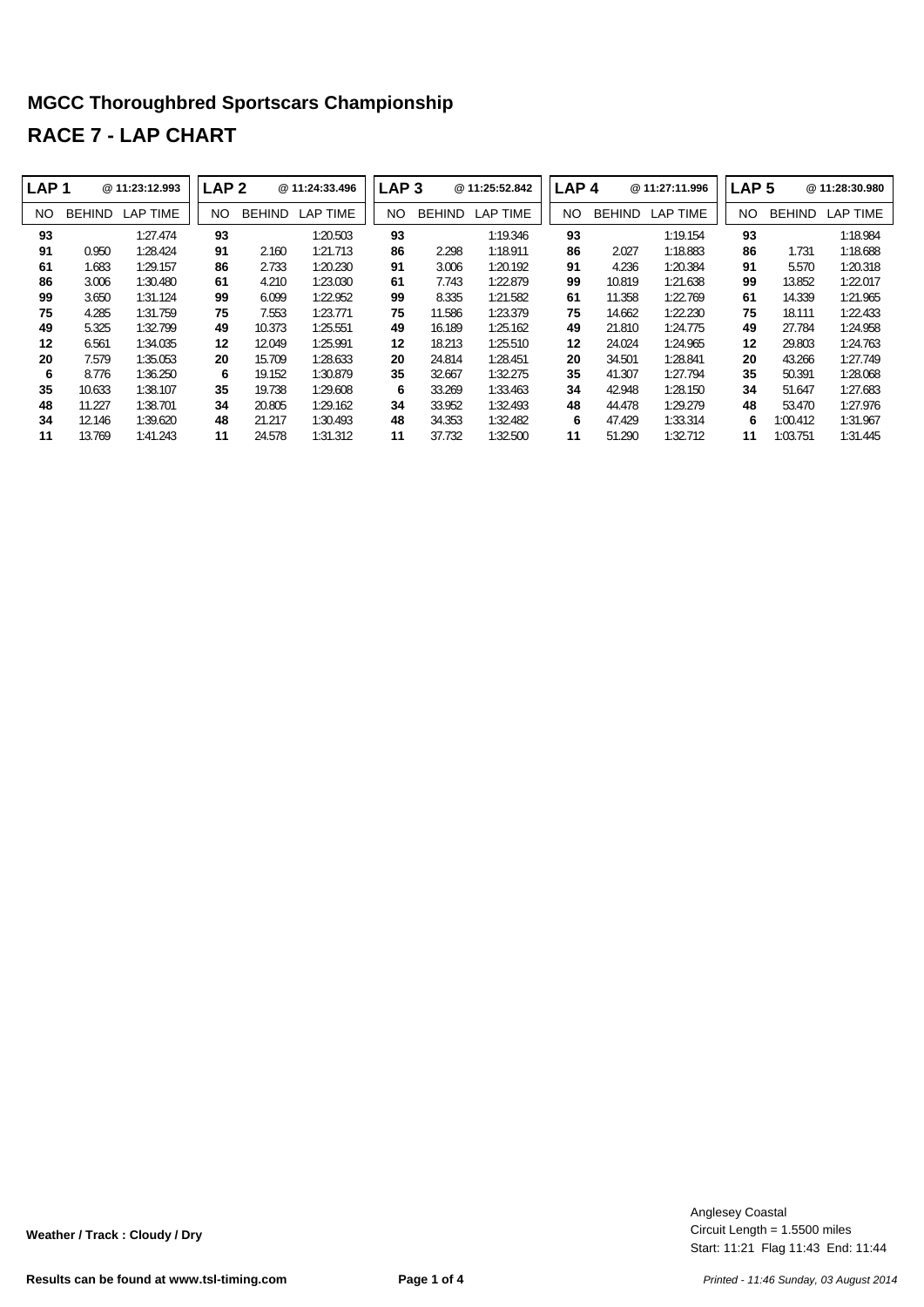| LAP <sub>6</sub> |               | @ 11:29:49.699 | LAP <sub>7</sub> |               | @11:31:07.950   | LAP <sub>8</sub> |               | @11:32:27.192 | LAP <sub>9</sub> |               | @11:33:46.578   | <b>LAP 10</b> |               | @11:35:06.612   |
|------------------|---------------|----------------|------------------|---------------|-----------------|------------------|---------------|---------------|------------------|---------------|-----------------|---------------|---------------|-----------------|
| NO.              | <b>BEHIND</b> | LAP TIME       | NO.              | <b>BEHIND</b> | <b>LAP TIME</b> | NO               | <b>BEHIND</b> | LAP TIME      | NO.              | <b>BEHIND</b> | <b>LAP TIME</b> | NO.           | <b>BEHIND</b> | <b>LAP TIME</b> |
| 93               |               | 1:18.719       | 93               |               | 1:18.251        | 93               |               | 1:19.242      | 93               |               | 1:19.386        | 93            |               | 1:20.034        |
| 86               | 1.173         | 1:18.161       | 86               | 1.871         | 1:18.949        | 86               | 3.151         | 1:20.522      | 86               | 4.313         | 1:20.548        | 20            | 1 Lap         | 1:29.574        |
| 91               | 7.315         | 1:20.464       | 91               | 9.840         | 1:20.776        | 6                | 1 Lap         | 1:31.278      | 48               | 1 Lap         | 1:31.798        | 35            | 1 Lap         | 1:27.520        |
| 61               | 17.361        | 1:21.741       | 61               | 21.336        | 1:22.226        | 11               | 1 Lap         | 1:30.991      | 91               | 13.219        | 1:20.510        | 86            | 3.758         | 1:19.479        |
| 99               | 18.397        | 1:23.264       | 99               | 21.963        | 1:21.817        | 91               | 12.095        | 1:21.497      | 6                | 1 Lap         | 1:31.429        | 34            | 1 Lap         | 1:27.567        |
| 75               | 21.502        | 1:22.110       | 75               | 25.101        | 1:21.850        | 99               | 24.457        | 1:21.736      | 11               | 1 Lap         | 1:31.176        | 91            | 12.997        | 1:19.812        |
| 49               | 33.664        | 1:24.599       | 49               | 39.482        | 1:24.069        | 61               | 24.805        | 1:22.711      | 99               | 26.858        | 1:21.787        | 48            | 1 Lap         | 1:32.025        |
| 12               | 34.770        | 1:23.686       | 12               | 40.156        | 1:23.637        | 75               | 27.910        | 1:22.051      | 61               | 27.957        | 1:22.538        | 99            | 29.517        | 1:22.693        |
| 20               | 51.899        | 1:27.352       | 20               | 1:02.550      | 1:28.902        | 49               | 44.011        | 1:23.771      | 75               | 29.883        | 1:21.359        | 61            | 30.524        | 1:22.601        |
| 35               | 59.333        | 1:27.661       | 35               | 1:07.971      | 1:26.889        | 12               | 44.452        | 1:23.538      | 12               | 49.069        | 1:24.003        | 6             | 1 Lap         | 1:31.659        |
| 34               | 1:00.762      | 1:27.834       | 34               | 1:09.366      | 1:26.855        | 20               | 1:10.986      | 1:27.678      | 49               | 49.659        | 1:25.034        | 75            | 31.728        | 1:21.879        |
| 48               | 1:04.749      | 1:29.998       | 48               | 1:17.938      | 1:31.440        | 35               | 1:15.596      | 1:26.867      |                  |               |                 | 11            | 1 Lap         | 1:31.150        |
| 6                | 1:14.069      | 1:32.376       |                  |               |                 | 34               | 1:17.663      | 1:27.539      |                  |               |                 | 12            | 53.095        | 1:24.060        |
| 11               | 1:16.964      | 1:31.932       |                  |               |                 |                  |               |               |                  |               |                 | 49            | 53.844        | 1:24.219        |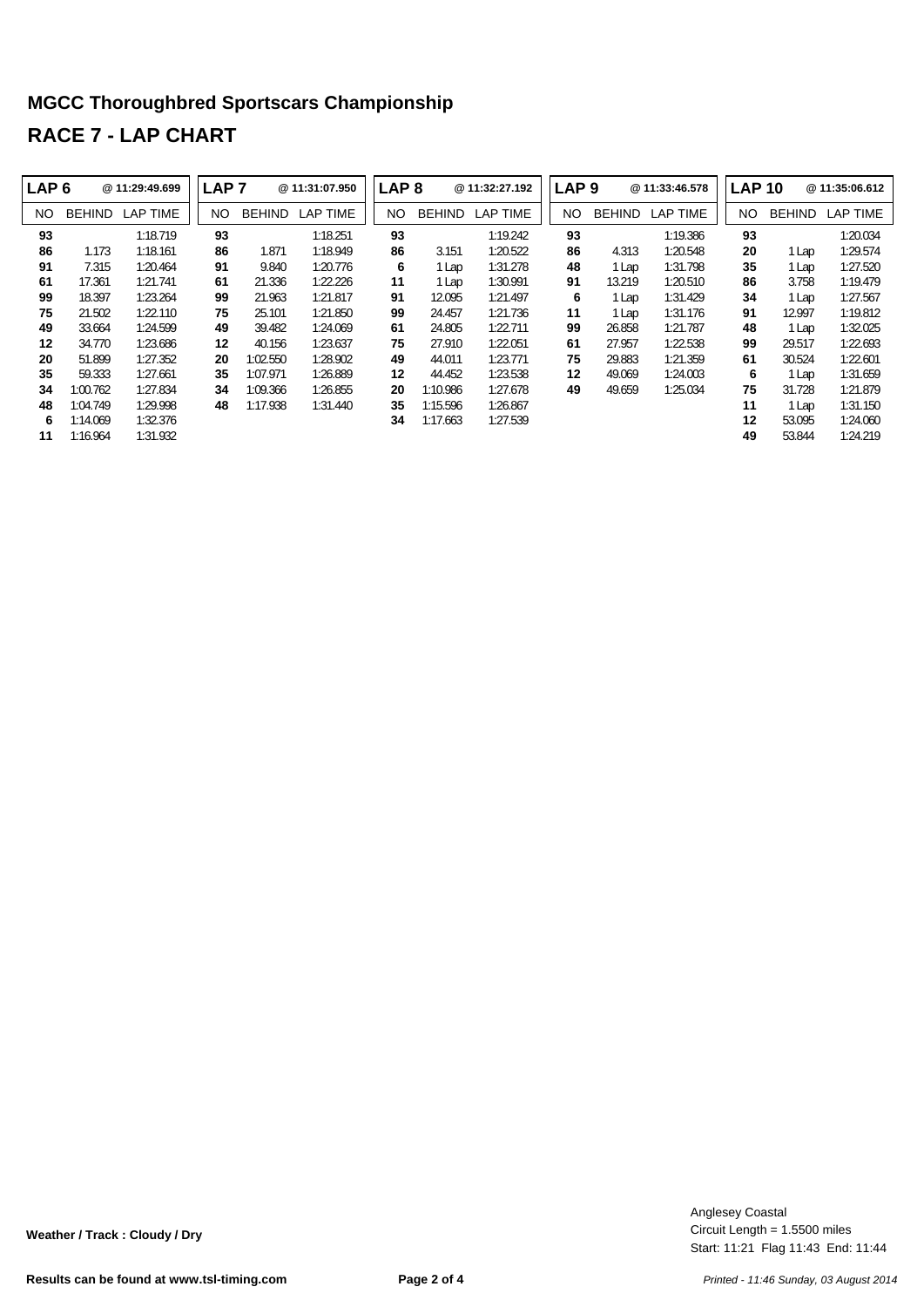| <b>LAP 11</b> |               | @ 11:36:24.958 | <b>LAP 12</b> |               | @ 11:37:43.925  | <b>LAP 13</b> |               | @11:39:02.478   | <b>LAP 14</b> |               | @11:40:20.935   |     | <b>LAP 15</b> | @11:41:40.552   |
|---------------|---------------|----------------|---------------|---------------|-----------------|---------------|---------------|-----------------|---------------|---------------|-----------------|-----|---------------|-----------------|
| NO.           | <b>BEHIND</b> | LAP TIME       | NO.           | <b>BEHIND</b> | <b>LAP TIME</b> | NO.           | <b>BEHIND</b> | <b>LAP TIME</b> | NO.           | <b>BEHIND</b> | <b>LAP TIME</b> | NO. | <b>BEHIND</b> | <b>LAP TIME</b> |
| 93            |               | 1:18.346       | 93            |               | 1:18.967        | 93            |               | 1:18.553        | 93            |               | 1:18.457        | 93  |               | 1:19.617        |
| 86            | 6.145         | 1:20.733       | 86            | 7.678         | 1:20.500        | 86            | 9.162         | 1:20.037        | 86            | 10.750        | 1:20.045        | 86  | 10.514        | 1:19.381        |
| 20            | 1 Lap         | 1:28.677       | 91            | 15.199        | 1:19.611        | 91            | 15.778        | 1:19.132        | 91            | 16.071        | 1:18.750        | 91  | 15.097        | 1:18.643        |
| 35            | 1 Lap         | 1:27.017       | 20            | 1 Lap         | 1:28.572        | 20            | 1 Lap         | 1:28.604        | 35            | 1 Lap         | 1:27.594        | 75  | 47.478        | 1:21.989        |
| 34            | 1 Lap         | 1:26.767       | 35            | 1 Lap         | 1:28.122        | 35            | 1 Lap         | 1:28.684        | 20            | 1 Lap         | 1:28.499        | 35  | 1 Lap         | 1:27.534        |
| 91            | 14.555        | 1:19.904       | 34            | 1 Lap         | 1:28.165        | 34            | 1 Lap         | 1:27.844        | 34            | 1 Lap         | 1:27.826        | 61  | 48.856        | 1:23.540        |
| 99            | 33.498        | 1:22.327       | 61            | 37.067        | 1:22.292        | 61            | 40.458        | 1:21.944        | 61            | 44.933        | 1:22.932        | 20  | 1 Lap         | 1:28.783        |
| 61            | 33.742        | 1:21.564       | 75            | 38.445        | 1:22.653        | 75            | 40.683        | 1:20.791        | 75            | 45.106        | 1:22.880        | 99  | 50.373        | 1:22.915        |
| 75            | 34.759        | 1:21.377       | 99            | 38.988        | 1:24.457        | 99            | 43.272        | 1:22.837        | 99            | 47.075        | 1:22.260        | 34  | 1 Lap         | 1:28.824        |
| 48            | 1 Lap         | 1:32.100       | 48            | 1 Lap         | 1:31.419        | 48            | 1 Lap         | 1:30.059        | 48            | 1 Lap         | 1:30.470        | 49  | 1:18.550      | 1:23.191        |
| 6             | 1 Lap         | 1:30.230       | 6             | 1 Lap         | 1:30.433        | 6             | 1 Lap         | 1:29.804        | 12            | 1:14.349      | 1:23.422        | 12  | 1:18.957      | 1:24.225        |
| 11            | 1 Lap         | 1:30.060       | 11            | 1 Lap         | 1:30.441        | 11            | 1 Lap         | 1:29.169        | 49            | 1:14.976      | 1:23.666        |     |               |                 |
| 12            | 58.670        | 1:23.921       | 12            | 1:03.819      | 1:24.116        | 12            | 1:09.384      | 1:24.118        | 6             | 1 Lap         | 1:29.821        |     |               |                 |
| 49            | 59.414        | 1:23.916       | 49            | 1:04.287      | 1:23.840        | 49            | 1:09.767      | 1:24.033        | 11            | l Lap         | 1:29.490        |     |               |                 |

Start: 11:21 Flag 11:43 End: 11:44 Circuit Length = 1.5500 miles Anglesey Coastal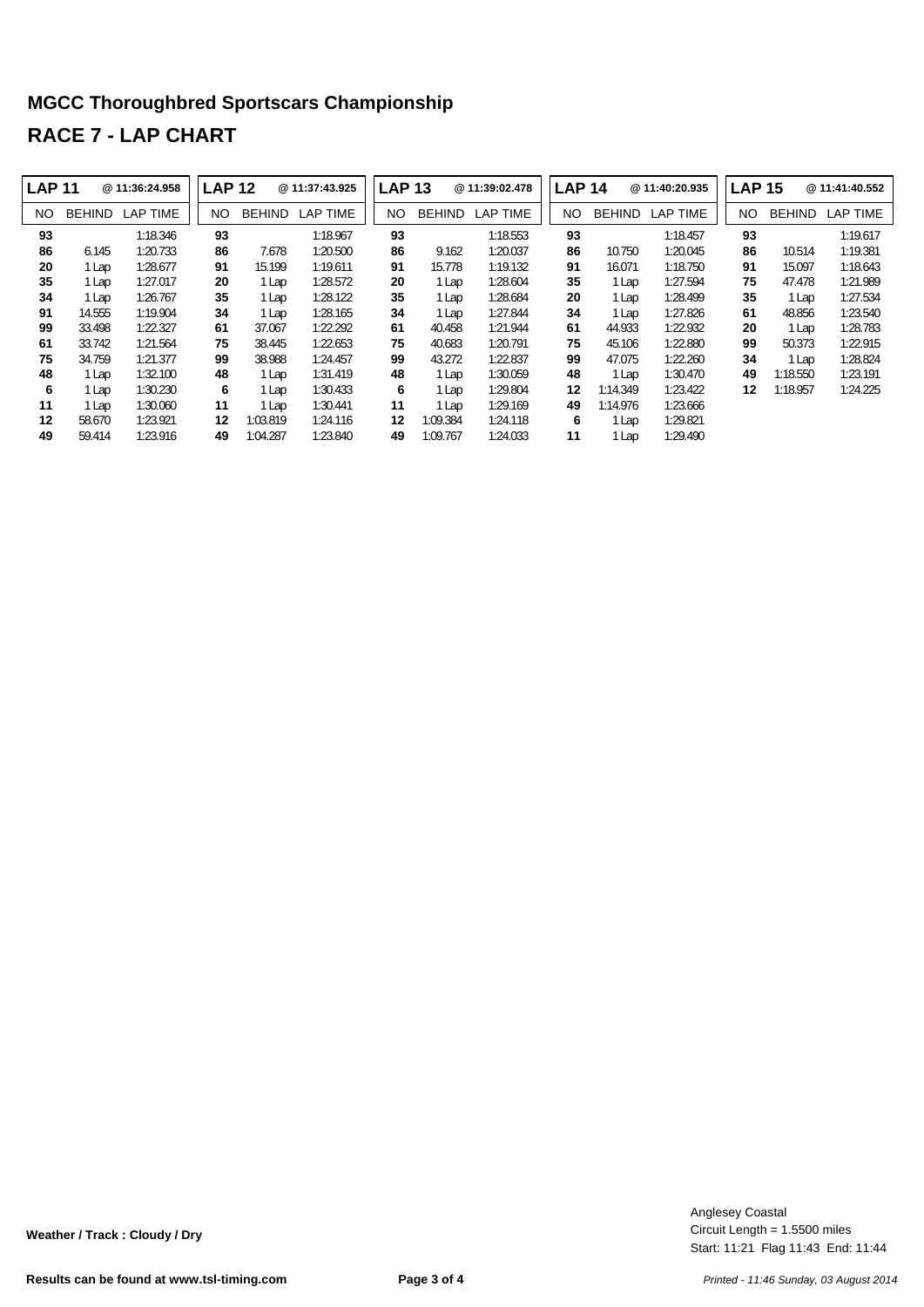| LAP 16 |          | @11:43:01.357 |  |  |
|--------|----------|---------------|--|--|
| NΟ     | BEHIND   | LAP TIME      |  |  |
| 93     |          | 1:20.805      |  |  |
| 48     | 2 Laps   | 1:31.130      |  |  |
| 6      | 2 Laps   | 1:29.100      |  |  |
| 11     | 2 Laps   | 1:29.039      |  |  |
| 86     | 9.503    | 1:19.794      |  |  |
| 91     | 13.001   | 1:18.709      |  |  |
| 75     | 48.141   | 1:21.468      |  |  |
| 61     | 49.334   | 1:21.283      |  |  |
| 99     | 51.882   | 1:22.314      |  |  |
| 35     | 1 Lap    | 1:26.405      |  |  |
| 20     | 1 Lap    | 1:27.777      |  |  |
| 34     | 1 Lap    | 1:27.457      |  |  |
| 49     | 1:21.489 | 1:23.744      |  |  |
| 12     | 1:21.851 | 1:23.699      |  |  |

Start: 11:21 Flag 11:43 End: 11:44 Circuit Length = 1.5500 miles Anglesey Coastal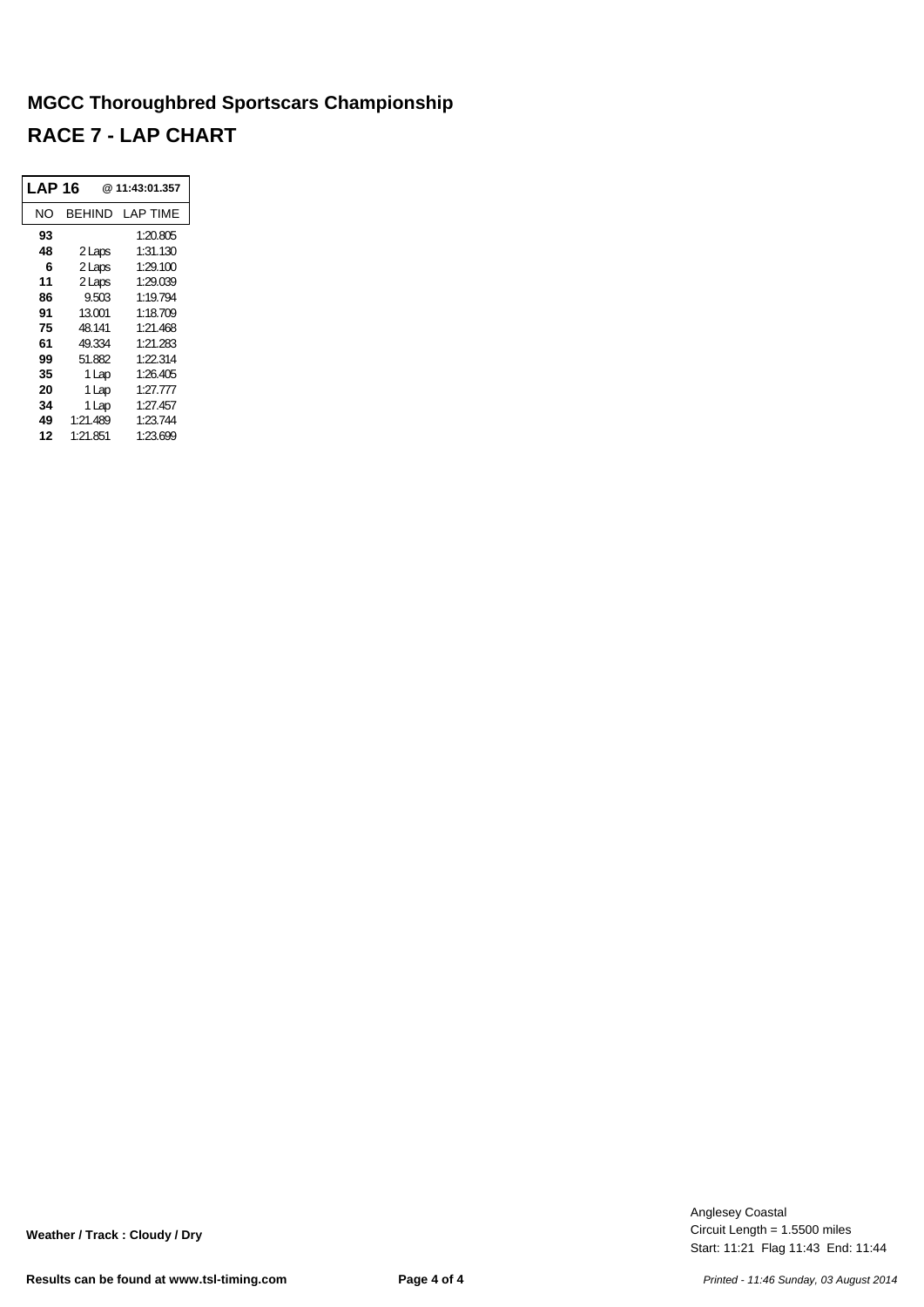|  | DIFF = Difference To Personal Best Lap |  |  |  |  |
|--|----------------------------------------|--|--|--|--|
|--|----------------------------------------|--|--|--|--|

| P1               | 93                         | <b>Russell MC CARTHY</b> |                |                              |
|------------------|----------------------------|--------------------------|----------------|------------------------------|
| LAP              | <b>LAP TIME</b>            | DIFF                     | MPH            | TIME OF DAY                  |
| $1 -$            | 1:27.474                   | 9.223                    | 63.79          | 11:23:12.993                 |
| 2 -              | 1:20.503                   | 2.252                    | 69.31          | 11:24:33.496                 |
| 3 -              | 1:19.346                   | 1.095                    | 70.32          | 11:25:52.842                 |
| 4 -              | 1:19.154                   | 0.903                    | 70.49          | 11:27:11.996                 |
| 5 -<br>6 -       | 1:18.984<br>1:18.719       | 0.733<br>0.468           | 70.64<br>70.88 | 11:28:30.980<br>11:29:49.699 |
| $7 -$            | 1:18.251(1)                |                          | 71.30          | 11:31:07.950                 |
| 8 -              | 1:19.242                   | 0.991                    | 70.41          | 11:32:27.192                 |
| 9 -              | 1:19.386                   | 1.135                    | 70.28          | 11:33:46.578                 |
| $10 -$           | 1:20.034                   | 1.783                    | 69.72          | 11:35:06.612                 |
| 11 -             | 1:18.346 (2)               | 0.095                    | 71.22          | 11:36:24.958                 |
| $12 -$           | 1:18.967                   | 0.716                    | 70.66          | 11:37:43.925                 |
| $13 -$           | 1:18.553                   | 0.302                    | 71.03          | 11:39:02.478                 |
| $14 -$<br>$15 -$ | $1:18.457$ (3)<br>1:19.617 | 0.206<br>1.366           | 71.12<br>70.08 | 11:40:20.935<br>11:41:40.552 |
| 16 -             | 1:20.805                   | 2.554                    | 69.05          | 11:43:01.357                 |
| P <sub>2</sub>   | <b>Neil FOWLER</b><br>86   |                          |                |                              |
| LAP              | <b>LAP TIME</b>            | <b>DIFF</b>              | <b>MPH</b>     | TIME OF DAY                  |
| $1 -$            | 1:30.480                   | 12.319                   | 61.67          | 11:23:15.999                 |
| 2 -              | 1:20.230                   | 2.069                    | 69.55          | 11:24:36.229                 |
| 3 -              | 1:18.911                   | 0.750                    | 70.71          | 11:25:55.140                 |
| 4 -              | 1:18.883<br>(3)            | 0.722                    | 70.73          | 11:27:14.023                 |
| 5 -              | 1:18.688<br>(2)            | 0.527                    | 70.91          | 11:28:32.711                 |
| 6 -              | 1:18.161<br>(1)            |                          | 71.39          | 11:29:50.872                 |
| 7 -              | 1:18.949                   | 0.788                    | 70.67          | 11:31:09.821                 |
| 8 -              | 1:20.522                   | 2.361                    | 69.29          | 11:32:30.343                 |
| 9 -<br>$10 -$    | 1:20.548<br>1:19.479       | 2.387<br>1.318           | 69.27<br>70.20 | 11:33:50.891<br>11:35:10.370 |
| 11 -             | 1:20.733                   | 2.572                    | 69.11          | 11:36:31.103                 |
| $12 -$           | 1:20.500                   | 2.339                    | 69.31          | 11:37:51.603                 |
| $13 -$           | 1:20.037                   | 1.876                    | 69.71          | 11:39:11.640                 |
| $14 -$           | 1:20.045                   | 1.884                    | 69.71          | 11:40:31.685                 |
| $15 -$           | 1:19.381                   | 1.220                    | 70.29          | 11:41:51.066                 |
| 16 -             | 1:19.794                   | 1.633                    | 69.93          | 11:43:10.860                 |
| P <sub>3</sub>   | lan PRIOR<br>91            |                          |                |                              |
| LAP              | <b>LAP TIME</b>            | DIFF                     | <b>MPH</b>     | TIME OF DAY                  |
| $1 -$            | 1:28.424                   | 9.781                    | 63.10          | 11:23:13.943                 |
| $2 -$            | 1:21.713                   | 3.070                    | 68.28          | 11:24:35.656                 |
| 3 -<br>4 -       | 1:20.192<br>1:20.384       | 1.549                    | 69.58          | 11:25:55.848                 |
| $5 -$            | 1:20.318                   | 1.741<br>1.675           | 69.41<br>69.47 | 11:27:16.232<br>11:28:36.550 |
| 6 -              | 1:20.464                   | 1.821                    | 69.34          | 11:29:57.014                 |
| $7 -$            | 1:20.776                   | 2.133                    | 69.08          | 11:31:17.790                 |
| 8 -              | 1:21.497                   | 2.854                    | 68.46          | 11:32:39.287                 |
| 9 -              | 1:20.510                   | 1.867                    | 69.30          | 11:33:59.797                 |
| $10 -$           | 1:19.812                   | 1.169                    | 69.91          | 11:35:19.609                 |
| 11 -             | 1:19.904                   | 1.261                    | 69.83          | 11:36:39.513                 |
| $12 -$           | 1:19.611                   | 0.968                    | 70.09          | 11:37:59.124                 |
| 13 -<br>$14 -$   | 1:19.132<br>$1:18.750$ (3) | 0.489<br>0.107           | 70.51<br>70.85 | 11:39:18.256<br>11:40:37.006 |
| 15 -             | 1:18.643(1)                |                          | 70.95          | 11:41:55.649                 |
| 16 -             | $1:18.709$ (2)             | 0.066                    | 70.89          | 11:43:14.358                 |
| P4               | 75<br><b>Ken DEAMER</b>    |                          |                |                              |
| LAP              | <b>LAP TIME</b>            | DIFF                     | MPH            | TIME OF DAY                  |
| 1 -              | 1:31.759                   | 10.968                   | 60.81          | 11:23:17.278                 |
| 2 -              | 1:23.771                   | 2.980                    | 66.61          | 11:24:41.049                 |

**Weather / Track : Cloudy / Dry**

|        | DIFF = Difference To Personal Best Lap |       |       |              |
|--------|----------------------------------------|-------|-------|--------------|
| 3 -    | 1:23.379                               | 2.588 | 66.92 | 11:26:04.428 |
| 4 -    | 1:22.230                               | 1.439 | 67.85 | 11:27:26.658 |
| $5 -$  | 1:22.433                               | 1.642 | 67.69 | 11.28.49.091 |
| 6 -    | 1:22.110                               | 1.319 | 67.95 | 11:30:11.201 |
| 7 -    | 1:21.850                               | 1.059 | 68.17 | 11:31:33.051 |
| 8 -    | 1:22.051                               | 1.260 | 68.00 | 11:32:55.102 |
| 9 -    | $1:21.359$ (2)                         | 0.568 | 68.58 | 11:34:16.461 |
| $10 -$ | 1:21.879                               | 1.088 | 68.14 | 11:35:38.340 |
| $11 -$ | $1:21.377$ (3)                         | 0.586 | 68.57 | 11:36:59.717 |
| $12 -$ | 1:22.653                               | 1.862 | 67.51 | 11:38:22.370 |
| 13 -   | 1:20.791(1)                            |       | 69.06 | 11:39:43.161 |
| $14 -$ | 1:22.880                               | 2.089 | 67.32 | 11.41.06.041 |
| $15 -$ | 1:21.989                               | 1.198 | 68.05 | 11:42:28.030 |
| 16 -   | 1:21.468                               | 0.677 | 68.49 | 11:43:49.498 |

| <b>P5</b>      | <b>James WHEELER</b><br>61 |             |            |                    |
|----------------|----------------------------|-------------|------------|--------------------|
| LAP            | <b>LAP TIME</b>            | <b>DIFF</b> | <b>MPH</b> | TIME OF DAY        |
| $1 -$          | 1:29.157                   | 7.874       | 62.58      | 11:23:14.676       |
| $2 -$          | 1:23.030                   | 1.747       | 67.20      | 11:24:37.706       |
| $3 -$          | 1:22.879                   | 1.596       | 67.32      | 11:26:00.585       |
| $4 -$          | 1:22.769                   | 1.486       | 67.41      | 11:27:23.354       |
| $5 -$          | 1:21.965                   | 0.682       | 68.07      | 11:28:45.319       |
| $6 -$          | 1:21.741<br>(3)            | 0.458       | 68.26      | 11:30:07.060       |
| $7 -$          | 1:22.226                   | 0.943       | 67.86      | 11:31:29.286       |
| 8 -            | 1:22.711                   | 1.428       | 67.46      | 11:32:51.997       |
| $9 -$          | 1:22.538                   | 1.255       | 67.60      | 11:34:14.535       |
| $10 -$         | 1:22.601                   | 1.318       | 67.55      | 11:35:37.136       |
| $11 -$         | $1:21.564$ (2)             | 0.281       | 68.41      | 11:36:58.700       |
| $12 -$         | 1:22.292                   | 1.009       | 67.80      | 11:38:20.992       |
| $13 -$         | 1:21.944                   | 0.661       | 68.09      | 11:39:42.936       |
| $14 -$         | 1:22.932                   | 1.649       | 67.28      | 11:41:05.868       |
| $15 -$         | 1:23.540                   | 2.257       | 66.79      | 11:42:29.408       |
| $16 -$         | 1:21.283(1)                |             | 68.64      | 11:43:50.691       |
| P <sub>6</sub> | 99 Jonnie WHEELER          |             |            |                    |
| LAP            | <b>LAP TIME</b>            | <b>DIFF</b> | <b>MPH</b> | TIME OF DAY        |
| $1 -$          | 1:31.124                   | 9.542       | 61.23      | 11:23:16.643       |
| $2 -$          | 1:22.952                   | 1.370       | 67.26      | 11:24:39.595       |
| $3 -$          | 1:21.582(1)                |             | 68.39      | 11:26:01.177       |
| $4 -$          | $1:21.638$ (2)             | 0.056       | 68.35      | 11:27:22.815       |
| $5 -$          | 1:22.017                   | 0.435       | 68.03      | 11:28:44.832       |
| 6 -            | 1:23.264                   | 1.682       | 67.01      | 11:30:08.096       |
| $7 -$          | 1:21.817                   | 0.235       | 68.20      | 11:31:29.913       |
| $8 -$          | 1:21.736<br>(3)            | 0.154       | 68.26      | 11:32:51.649       |
| $9 -$          | 1:21.787                   | 0.205       | 68.22      | 11:34:13.436       |
| $10 -$         | 1:22.693                   | 1.111       | 67.47      | 11:35:36.129       |
| $11 -$         | 1:22.327                   | 0.745       | 67.77      | 11:36:58.456       |
| $12 -$         | 1:24.457                   | 2.875       | 66.06      | 11:38:22.913       |
| $13 -$         | 1:22.837                   | 1.255       | 67.36      | 11:39:45.750       |
| $14 -$         | 1:22.260                   | 0.678       | 67.83      | 11:41:08.010       |
| $15 -$         | 1:22.915                   | 1.333       | 67.29      | 11:42:30.925       |
| $16 -$         | 1:22.314                   | 0.732       | 67.78      | 11:43:53.239       |
| P7             | <b>Mark SCOTT</b><br>49    |             |            |                    |
| LAP            | <b>LAP TIME</b>            | <b>DIFF</b> | <b>MPH</b> | <b>TIME OF DAY</b> |
|                |                            | 9.608       | 60.13      | 11:23:18.318       |

| LAP   | <b>LAP TIME</b> | <b>DIFF</b> | <b>MPH</b> | <b>TIME OF DAY</b> |
|-------|-----------------|-------------|------------|--------------------|
| 1 -   | 1:32.799        | 9.608       | 60.13      | 11:23:18.318       |
| 2 -   | 1:25.551        | 2.360       | 65.22      | 11:24:43.869       |
| 3 -   | 1:25.162        | 1.971       | 65.52      | 11:26:09.031       |
| 4 -   | 1:24.775        | 1.584       | 65.82      | 11:27:33.806       |
| $5 -$ | 1:24.958        | 1.767       | 65.67      | 11:28:58.764       |
| 6 -   | 1:24.599        | 1.408       | 65.95      | 11:30:23.363       |
| 7 -   | 1:24.069        | 0.878       | 66.37      | 11:31:47.432       |

Circuit Length = 1.5500 miles Anglesey Coastal

Start: 11:21 Flag 11:43 End: 11:44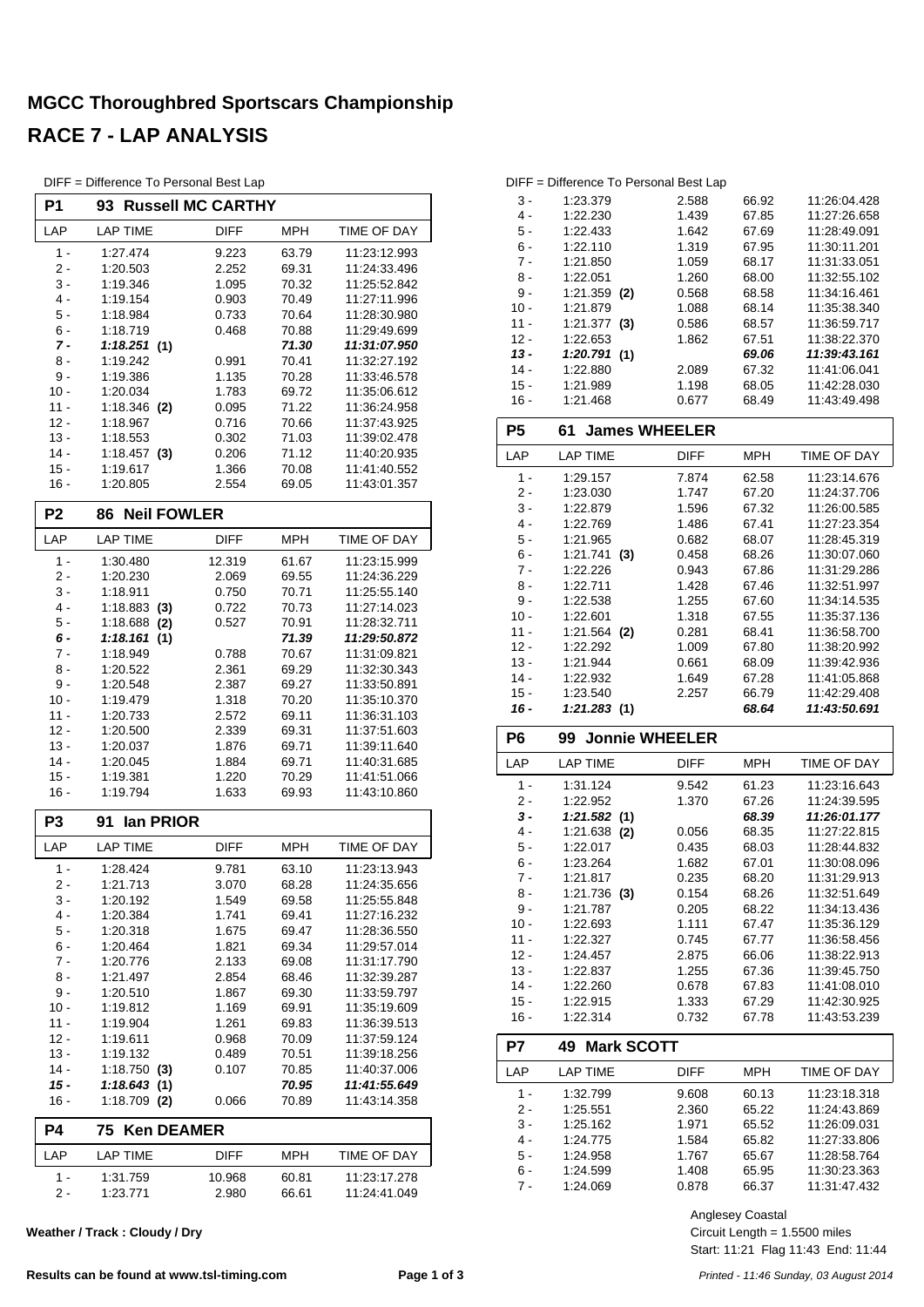|                  | DIFF = Difference To Personal Best Lap |                            |                |                              |
|------------------|----------------------------------------|----------------------------|----------------|------------------------------|
| 8 -              | 1:23.771                               | 0.580                      | 66.61          | 11:33:11.203                 |
| 9 -              | 1:25.034                               | 1.843                      | 65.62          | 11:34:36.237                 |
| $10 -$           | 1:24.219                               | 1.028                      | 66.25          | 11:36:00.456                 |
| 11 -             | 1:23.916                               | 0.725                      | 66.49          | 11:37:24.372                 |
| $12 -$           | 1:23.840                               | 0.649                      | 66.55          | 11:38:48.212                 |
| $13 -$           | 1:24.033                               | 0.842                      | 66.40          | 11:40:12.245                 |
| $14 -$<br>$15 -$ | 1:23.666<br>(2)<br>1:23.191<br>(1)     | 0.475                      | 66.69<br>67.07 | 11:41:35.911<br>11:42:59.102 |
| 16 -             | $1:23.744$ (3)                         | 0.553                      | 66.63          | 11:44:22.846                 |
|                  |                                        |                            |                |                              |
| P <sub>8</sub>   | 12                                     | <b>Christopher EDWARDS</b> |                |                              |
| LAP              | <b>LAP TIME</b>                        | <b>DIFF</b>                | MPH            | TIME OF DAY                  |
| $1 -$            | 1:34.035                               | 10.613                     | 59.33          | 11:23:19.554                 |
| $2 -$            | 1:25.991                               | 2.569                      | 64.89          | 11:24:45.545                 |
| 3 -              | 1:25.510                               | 2.088                      | 65.25          | 11:26:11.055                 |
| 4 -              | 1:24.965                               | 1.543                      | 65.67          | 11:27:36.020                 |
| 5 -              | 1:24.763                               | 1.341                      | 65.83          | 11:29:00.783                 |
| 6 -              | 1:23.686                               | 0.264                      | 66.67          | 11:30:24.469                 |
| $7 -$            | 1:23.637<br>(3)                        | 0.215                      | 66.71          | 11:31:48.106                 |
| 8 -              | 1:23.538<br>(2)                        | 0.116                      | 66.79          | 11:33:11.644                 |
| 9 -<br>$10 -$    | 1:24.003                               | 0.581                      | 66.42          | 11:34:35.647                 |
| $11 -$           | 1:24.060<br>1:23.921                   | 0.638<br>0.499             | 66.38<br>66.49 | 11:35:59.707<br>11:37:23.628 |
| $12 -$           | 1:24.116                               | 0.694                      | 66.33          | 11:38:47.744                 |
| $13 -$           | 1:24.118                               | 0.696                      | 66.33          | 11:40:11.862                 |
| 14 -             | 1:23.422(1)                            |                            | 66.88          | 11:41:35.284                 |
| $15 -$           | 1:24.225                               | 0.803                      | 66.25          | 11:42:59.509                 |
| $16 -$           | 1:23.699                               | 0.277                      | 66.66          | 11:44:23.208                 |
| P9               | <b>Gethin JONES</b><br>35              |                            |                |                              |
| LAP              | <b>LAP TIME</b>                        | <b>DIFF</b>                | <b>MPH</b>     | TIME OF DAY                  |
|                  |                                        |                            |                |                              |
|                  |                                        |                            |                |                              |
| $1 -$            | 1:38.107                               | 11.702                     | 56.87          | 11:23:23.626                 |
| 2 -              | 1:29.608                               | 3.203                      | 62.27          | 11:24:53.234                 |
| $3 -$            | 1:32.275                               | 5.870                      | 60.47          | 11:26:25.509                 |
| 4 -<br>5 -       | 1:27.794<br>1:28.068                   | 1.389<br>1.663             | 63.55<br>63.36 | 11:27:53.303<br>11:29:21.371 |
| 6 -              | 1:27.661                               | 1.256                      | 63.65          | 11:30:49.032                 |
| 7 -              | 1:26.889<br>(3)                        | 0.484                      | 64.22          | 11:32:15.921                 |
| 8 -              | 1:26.867<br>(2)                        | 0.462                      | 64.23          | 11:33:42.788                 |
| 9 -              | 1:27.520                               | 1.115                      | 63.75          | 11:35:10.308                 |
| $10 -$           | 1:27.017                               | 0.612                      | 64.12          | 11:36:37.325                 |
| $11 -$           | 1:28.122                               | 1.717                      | 63.32          | 11:38:05.447                 |
| $12 -$           | 1:28.684                               | 2.279                      | 62.92          | 11:39:34.131                 |
| 13 -             | 1:27.594                               | 1.189                      | 63.70          | 11:41:01.725                 |
| $14 -$<br>$15 -$ | 1:27.534<br>1:26.405(1)                | 1.129                      | 63.74<br>64.58 | 11:42:29.259<br>11:43:55.664 |
|                  |                                        |                            |                |                              |
| P <sub>10</sub>  | 20<br><b>Bob LUFF</b>                  |                            |                |                              |
| LAP              | <b>LAP TIME</b>                        | DIFF                       | MPH            | TIME OF DAY                  |
| $1 -$            | 1:35.053                               | 7.701                      | 58.70          | 11:23:20.572                 |
| 2 -              | 1:28.633                               | 1.281                      | 62.95          | 11:24:49.205                 |
| 3 -              | 1:28.451<br>1:28.841                   | 1.099<br>1.489             | 63.08<br>62.80 | 11:26:17.656<br>11:27:46.497 |
| $4 -$<br>$5 -$   | $1:27.749$ (3)                         | 0.397                      | 63.59          | 11:29:14.246                 |
| 6 -              | 1:27.352(1)                            |                            | 63.87          | 11:30:41.598                 |
| $7 -$            | 1:28.902                               | 1.550                      | 62.76          | 11:32:10.500                 |
| 8 -              | 1:27.678 (2)                           | 0.326                      | 63.64          | 11:33:38.178                 |
| 9 -              | 1:29.574                               | 2.222                      | 62.29          | 11:35:07.752                 |
| $10 -$           | 1:28.677                               | 1.325                      | 62.92          | 11:36:36.429                 |
| $11 -$           | 1:28.572                               | 1.220                      | 63.00          | 11:38:05.001                 |
| $12 -$<br>$13 -$ | 1:28.604<br>1:28.499                   | 1.252<br>1.147             | 62.97<br>63.05 | 11:39:33.605<br>11:41:02.104 |

**Weather / Track : Cloudy / Dry**

|        | DIFF = Difference To Personal Best Lap |       |       |              |
|--------|----------------------------------------|-------|-------|--------------|
| $14 -$ | 1:28.783                               | 1.431 | 62.85 | 11:42:30.887 |
| $15 -$ | 1:27.777                               | 0.425 | 63.57 | 11:43:58.664 |

| <b>P11</b> | 34 Ronald WATT           |             |       |              |
|------------|--------------------------|-------------|-------|--------------|
| LAP        | <b>LAP TIME</b>          | <b>DIFF</b> | MPH   | TIME OF DAY  |
| $1 -$      | 1:39.620                 | 12.853      | 56.01 | 11.23.25.139 |
| $2 -$      | 1:29.162                 | 2.395       | 62.58 | 11:24:54.301 |
| $3 -$      | 1:32.493                 | 5.726       | 60.32 | 11:26:26.794 |
| $4 -$      | 1:28.150                 | 1.383       | 63.30 | 11:27:54.944 |
| $5 -$      | 1:27.683                 | 0.916       | 63.63 | 11:29:22.627 |
| $6 -$      | 1:27.834                 | 1.067       | 63.52 | 11:30:50.461 |
| $7 -$      | $1:26.855$ (2)           | 0.088       | 64.24 | 11:32:17.316 |
| $8 -$      | 1:27.539                 | 0.772       | 63.74 | 11:33:44.855 |
| 9 -        | 1:27.567                 | 0.800       | 63.72 | 11:35:12.422 |
| 10 -       | 1:26.767(1)              |             | 64.31 | 11:36:39.189 |
| $11 -$     | 1:28.165                 | 1.398       | 63.29 | 11:38:07.354 |
| $12 -$     | 1:27.844                 | 1.077       | 63.52 | 11:39:35.198 |
| $13 -$     | 1:27.826                 | 1.059       | 63.53 | 11:41:03.024 |
| $14 -$     | 1:28.824                 | 2.057       | 62.82 | 11:42:31.848 |
| $15 -$     | 1:27.457 (3)             | 0.690       | 63.80 | 11:43:59.305 |
| <b>P12</b> | <b>48 Howard GRUNDEN</b> |             |       |              |
| LAP        | <b>LAP TIME</b>          | <b>DIFF</b> | MPH   | TIME OF DAY  |
| 1 -        | 1:38.701                 | 10.725      | 56.53 | 11:23:24.220 |

| P14             | 11<br><b>Martyn CLEWS</b>   |               |                        |                                       |
|-----------------|-----------------------------|---------------|------------------------|---------------------------------------|
| $14 -$          | 1:29.100(1)                 |               | 62.62                  | 11:43:07.522                          |
| $13 -$          | 1:29.821<br>(3)             | 0.721         | 62.12                  | 11:41:38.422                          |
| $12 -$          | 1:29.804<br>(2)             | 0.704         | 62.13                  | 11:40:08.601                          |
| $11 -$          | 1:30.433                    | 1.333         | 61.70                  | 11:38:38.797                          |
| $10 -$          | 1:30.230                    | 1.130         | 61.84                  | 11:37:08.364                          |
| $9 -$           | 1:31.659                    | 2.559         | 60.87                  | 11:35:38.134                          |
| $8 -$           | 1:31.429                    | 2.329         | 61.03                  | 11:34:06.475                          |
| $7 -$           | 1:31.278                    | 2.178         | 61.13                  | 11:32:35.046                          |
| $6 -$           | 1:32.376                    | 3.276         | 60.40                  | 11:31:03.768                          |
| $5 -$           | 1:31.967                    | 2.867         | 60.67                  | 11:29:31.392                          |
| $4 -$           | 1:33.314                    | 4.214         | 59.79                  | 11:27:59.425                          |
| $3 -$           | 1:33.463                    | 4.363         | 59.70                  | 11:26:26.111                          |
| $2 -$           | 1:30.879                    | 1.779         | 61.40                  | 11:24:52.648                          |
| $1 -$           | 1:36.250                    | 7.150         | 57.97                  | 11:23:21.769                          |
| LAP             | <b>LAP TIME</b>             | <b>DIFF</b>   | <b>MPH</b>             | <b>TIME OF DAY</b>                    |
| P <sub>13</sub> | <b>Russell MARTIN</b><br>6. |               |                        |                                       |
| $14 -$          | 1:31.130                    | 3.154         | 61.23                  | 11:43:04.889                          |
| $13 -$          | 1:30.470                    | 2.494         | 61.67                  | 11:41:33.759                          |
| $12 -$          | 1:30.059                    | 2.083         | 61.95                  | 11:40:03.289                          |
| $11 -$          | 1:31.419                    | 3.443         | 61.03                  | 11:38:33.230                          |
| $10 -$          | 1:32.100                    | 4.124         | 60.58                  | 11:37:01.811                          |
| $9 -$           | 1:32.025                    | 4.049         | 60.63                  | 11:35:29.711                          |
| $8 -$           | 1:31.798                    | 3.822         | 60.78                  | 11:33:57.686                          |
| $7 -$           | 1:31.440                    | 3.464         | 61.02                  | 11:32:25.888                          |
| $6 -$           | 1:29.998<br>(3)             | 2.022         | 62.00                  | 11:30:54.448                          |
| 5 -             | 1:27.976<br>(1)             |               | 63.42                  | 11:29:24.450                          |
| $4 -$           | 1:29.279<br>(2)             | 1.303         | 62.50                  | 11:27:56.474                          |
| $3 -$           | 1:32.482                    | 4.506         | 60.33                  | 11:26:27.195                          |
| $2 -$           | 1:30.493                    | 2.517         | 61.66                  | 11:24:54.713                          |
| LAP<br>$1 -$    | LAP TIME<br>1:38.701        | பாட<br>10.725 | <b>IVIF H</b><br>56.53 | <b>I IIVIE OF DAT</b><br>11:23:24.220 |

| Г I 4. | <b>II MAILYII ULEVYJ</b> |             |       |              |
|--------|--------------------------|-------------|-------|--------------|
| I AP   | LAP TIME                 | <b>DIFF</b> | MPH   | TIME OF DAY  |
| 1 -    | 1:41.243                 | 12.204      | 55.11 | 11:23:26.762 |
| $2 -$  | 1:31.312                 | 2.273       | 61.10 | 11:24:58.074 |
| 3 -    | 1:32.500                 | 3.461       | 60.32 | 11:26:30.574 |
| 4.     | 1:32.712                 | 3.673       | 60.18 | 11:28:03.286 |

Circuit Length = 1.5500 miles Anglesey Coastal

Start: 11:21 Flag 11:43 End: 11:44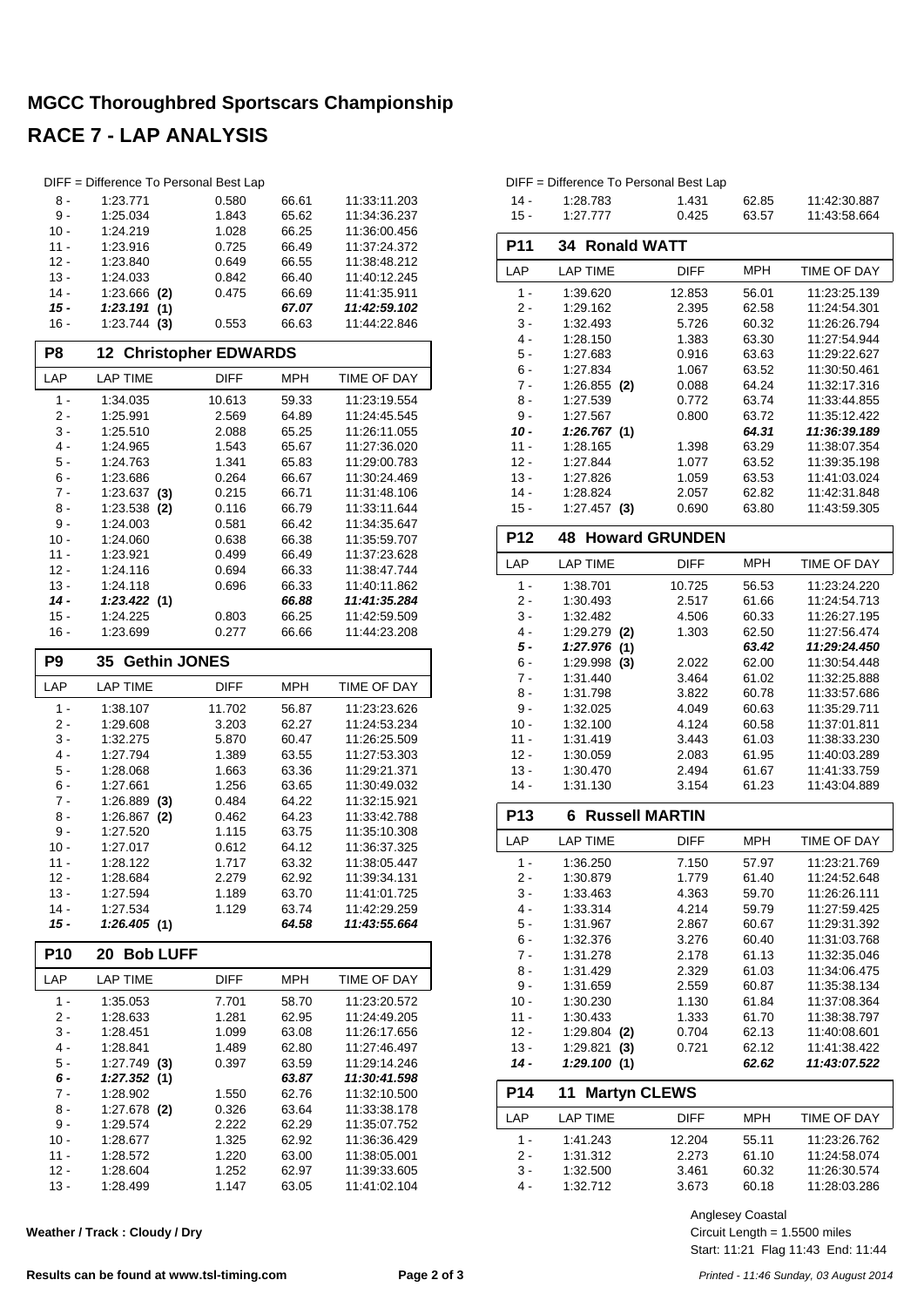|        | DIFF = Difference To Personal Best Lap |       |       |              |
|--------|----------------------------------------|-------|-------|--------------|
| 5 -    | 1:31.445                               | 2.406 | 61.02 | 11:29:34.731 |
| 6 -    | 1:31.932                               | 2.893 | 60.69 | 11:31:06.663 |
| $7 -$  | 1:30.991                               | 1.952 | 61.32 | 11:32:37.654 |
| 8 -    | 1:31.176                               | 2.137 | 61.20 | 11:34:08.830 |
| 9 -    | 1:31.150                               | 2.111 | 61.21 | 11:35:39.980 |
| $10 -$ | 1:30.060                               | 1.021 | 61.95 | 11:37:10.040 |
| $11 -$ | 1:30.441                               | 1.402 | 61.69 | 11:38:40.481 |
| $12 -$ | $1:29.169$ (2)                         | 0.130 | 62.57 | 11:40:09.650 |
| $13 -$ | 1:29.490<br>(3)                        | 0.451 | 62.35 | 11:41:39.140 |
| $14 -$ | 1:29.039<br>(1)                        |       | 62.66 | 11:43:08.179 |

Start: 11:21 Flag 11:43 End: 11:44 Circuit Length = 1.5500 miles Anglesey Coastal

**Weather / Track : Cloudy / Dry**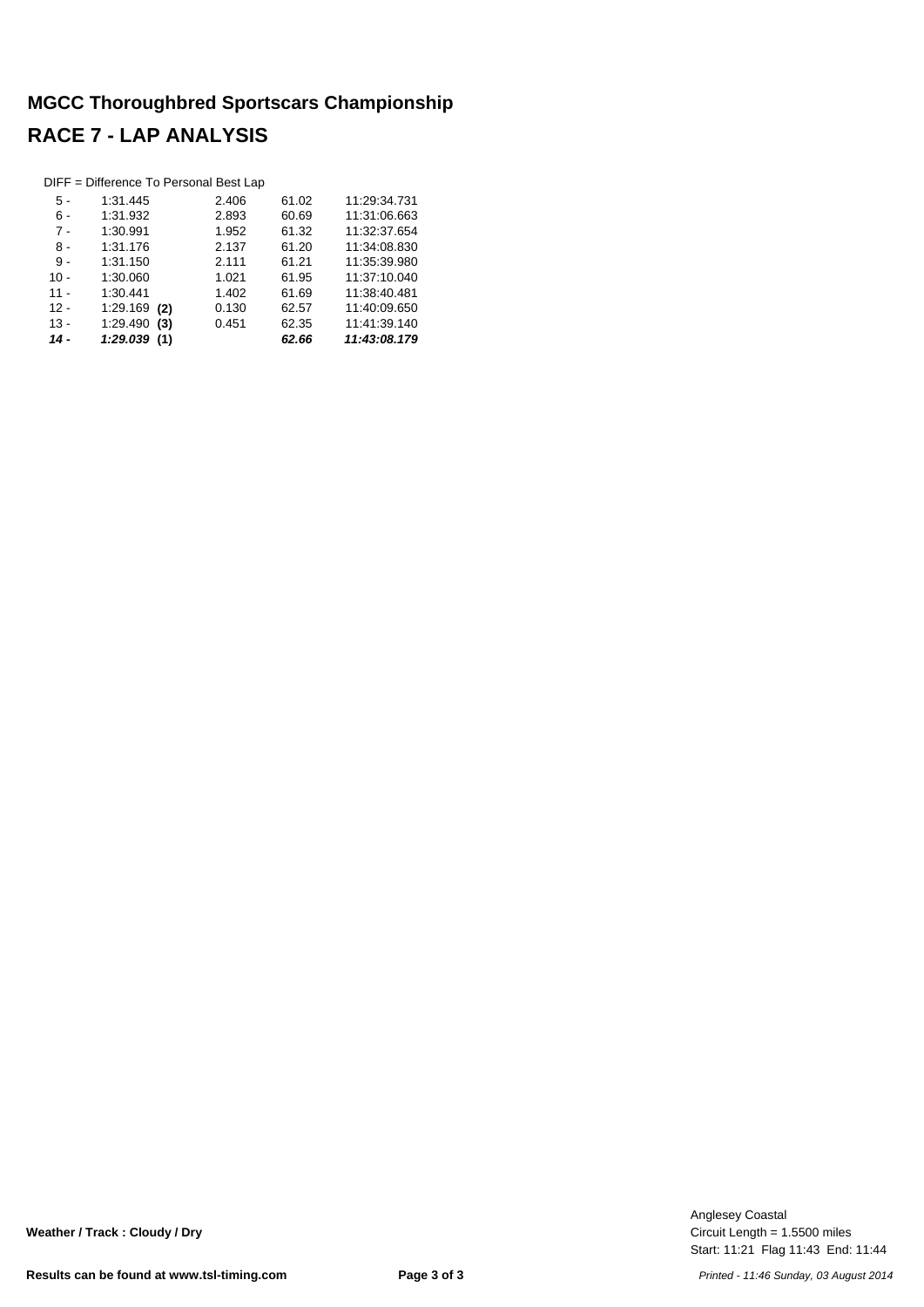|                |                  | Lap            |    | $\sim$ | ო  | ෑ  | <b>SC</b> | $\mathbf{c}$ |                | $\infty$ |    | Ş  | ᠇  | N  | ω  | 4  | 5  | ဖ  |
|----------------|------------------|----------------|----|--------|----|----|-----------|--------------|----------------|----------|----|----|----|----|----|----|----|----|
| N <sub>0</sub> | Name             | Pos            | ↽  |        |    |    |           |              | $\overline{ }$ |          | ග  |    | ↽  | ↽  | ↽  | ↽  | ↽  | ↽  |
| 93             | <b>MC CARTHY</b> | 1              | 93 | 93     | 93 | 93 | 93        | 93           | 93             | 93       | 93 | 93 | 93 | 93 | 93 | 93 | 93 | 93 |
| 86             | <b>FOWLER</b>    | $\overline{2}$ | 91 | 91     | 86 | 86 | 86        | 86           | 86             | 86       | 86 | 86 | 86 | 86 | 86 | 86 | 86 | 86 |
| 61             | WHEELER          | 3              | 61 | 86     | 91 | 91 | 91        | 91           | 91             | 91       | 91 | 91 | 91 | 91 | 91 | 91 | 91 | 91 |
| 75             | <b>DEAMER</b>    | 4              | 86 | 61     | 61 | 99 | 99        | 61           | 61             | 99       | 99 | 99 | 99 | 61 | 61 | 61 | 75 | 75 |
| 91             | PRIOR            | 5              | 99 | 99     | 99 | 61 | 61        | 99           | 99             | 61       | 61 | 61 | 61 | 75 | 75 | 75 | 61 | 61 |
| 99             | WHEELER          | 6              | 75 | 75     | 75 | 75 | 75        | 75           | 75             | 75       | 75 | 75 | 75 | 99 | 99 | 99 | 99 | 99 |
| 49             | <b>SCOTT</b>     | $\overline{7}$ | 49 | 49     | 49 | 49 | 49        | 49           | 49             | 49       | 12 | 12 | 12 | 12 | 12 | 12 | 49 | 49 |
| 12             | <b>EDWARDS</b>   | 8              | 12 | 12     | 12 | 12 | 12        | 12           | 12             | 12       | 49 | 49 | 49 | 49 | 49 | 49 | 12 | 12 |
| 35             | <b>JONES</b>     | 9              | 20 | 20     | 20 | 20 | 20        | 20           | 20             | 20       | 20 | 20 | 20 | 20 | 35 | 35 | 35 |    |
| 20             | <b>LUFF</b>      | 10             | 6  | 6      | 35 | 35 | 35        | 35           | 35             | 35       | 35 | 35 | 35 | 35 | 20 | 20 | 20 |    |
| 34             | <b>WATT</b>      | 11             | 35 | 35     | 6  | 34 | 34        | 34           | 34             | 34       | 34 | 34 | 34 | 34 | 34 | 34 | 34 |    |
| 48             | <b>GRUNDEN</b>   | 12             | 48 | 34     | 34 | 48 | 48        | 48           | 48             | 48       | 48 | 48 | 48 | 48 | 48 | 48 |    |    |
| 6              | <b>MARTIN</b>    | 13             | 34 | 48     | 48 | 6  | 6         | 6            | 6              | 6        | 6  | 6  | 6  | 6  | 6  | 6  |    |    |
| 11             | <b>CLEWS</b>     | 14             | 11 | 11     | 11 | 11 | 11        | 11           | 11             | 11       | 11 | 11 | 11 | 11 | 11 | 11 |    |    |

Start: 11:21 Flag 11:43 End: 11:44 Circuit Length = 1.5500 miles Anglesey Coastal

**Weather / Track : Cloudy / Dry**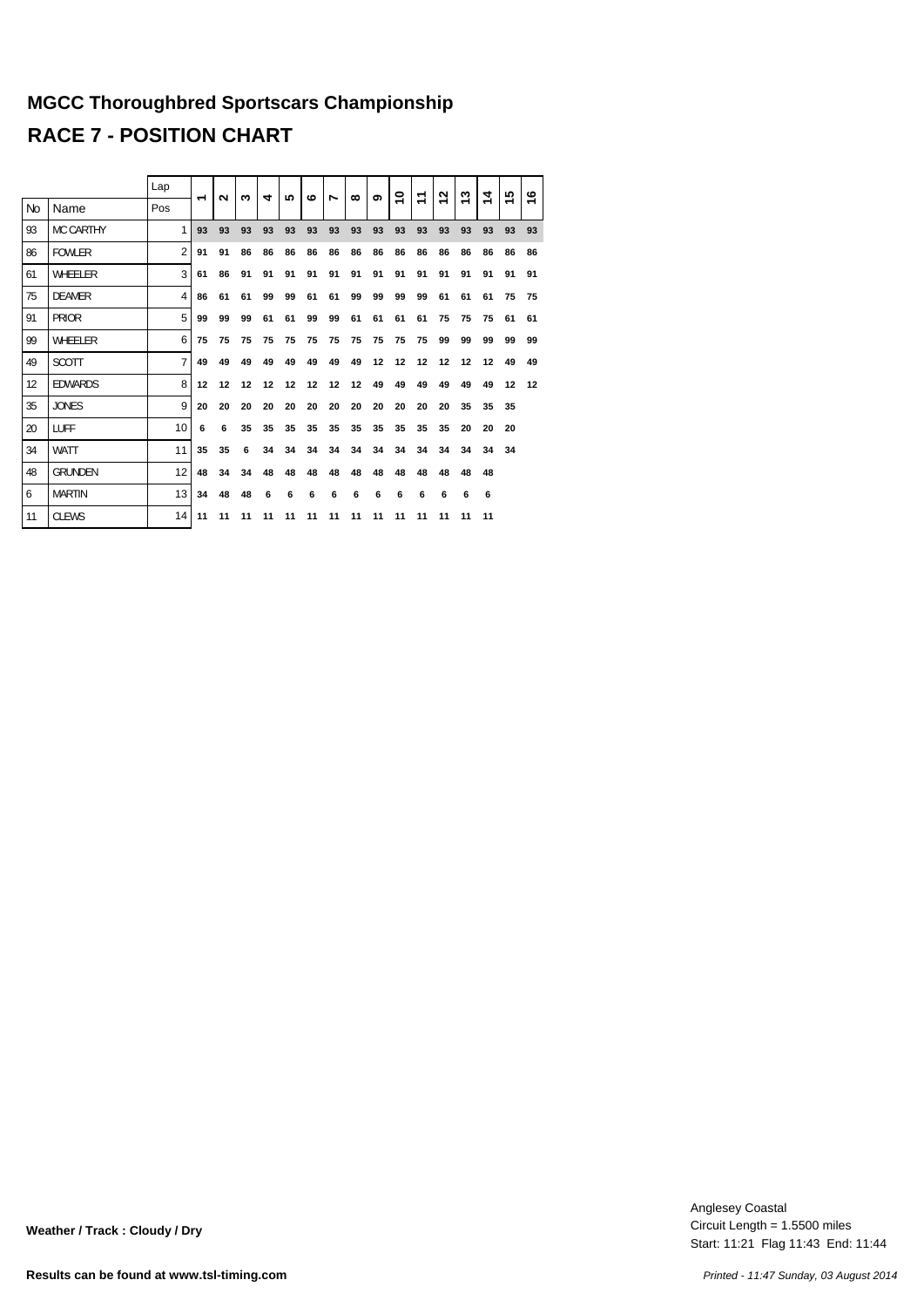#### **Bulletin No Issued at**

#### **CSCC Anglesey Welsh Classic Meeting 2/3 August**



#### **MGCC Thoroughbred Sportscars Championship RACE 10 - CLASSIFICATION**

| <b>NO</b> | CL            | PIC NAME                   | <b>ENTRY</b>         | <b>LAPS</b>    | TIME      | GAP      | <b>DIFF</b>                      | <b>MPH</b>                                       | <b>BEST</b> | ON                                                   |
|-----------|---------------|----------------------------|----------------------|----------------|-----------|----------|----------------------------------|--------------------------------------------------|-------------|------------------------------------------------------|
| 93        | D             | 1 Russell MC CARTHY        | MG B V8 3900         | 16             | 21:02.687 |          |                                  | 70.70                                            | 1:16.989    | 3                                                    |
| 91        | D             | 2 Ian PRIOR                | <b>MG BGTV8 3900</b> | 16             | 21:11.829 | 9.142    | 9.142                            | 70.19                                            | 1:18.297    | 3                                                    |
| 86        | D             | 3 Neil FOWLER              | <b>MG BGTV8 3900</b> | 16             | 21:21.432 | 18.745   | 9.603                            | 69.67                                            | 1:18.083    | 14                                                   |
| 75        | C             | 1 Ken DEAMER               | MG BGT V8 3900       | 16             | 21:45.363 | 42.676   | 23.931                           | 68.39                                            | 1:20.234    | 6                                                    |
| 61        | C             | 2 James WHEELER            | <b>MG BGTV8 3900</b> | 16             | 21:49.695 | 47.008   | 4.332                            | 68.16                                            | 1:20.732    | 6                                                    |
| 49        | Β             | 1 Mark SCOTT               | MG B 1950            | 16             | 22:19.783 | 1:17.096 | 30.088                           | 66.63                                            | 1:22.890    | 12                                                   |
| 12        | B             | 2 Christopher EDWARDS      | Triumph TR4          | 16             | 22:24.922 | 1:22.235 | 5.139                            | 66.38                                            | 1:22.691    | 10                                                   |
| 35        | Β             | 3 Gethin JONES             | <b>MGB GTV8 3500</b> | 15             | 21:46.604 | 1 Lap    | 1 Lap                            | 64.05                                            | 1:24.987    | 10                                                   |
| 34        | Β             | 4 Ronald WATT              | <b>MGB GTV8 3500</b> | 15             | 21:55.384 | 1 Lap    | 8.780                            | 63.63                                            | 1:26.209    | 5                                                    |
| 20        | Α             | 1 Bob LUFF                 | MG B 1840            | 15             | 21:58.185 | 1 Lap    | 2.801                            | 63.49                                            | 1:26.678    | 15                                                   |
| 48        | B             | 5 Howard GRUNDEN           | MG BGT V8 3500       | 15             | 22:29.850 | 1 Lap    | 31.665                           | 62.00                                            | 1:28.901    | 13                                                   |
| 11        | Α             | 2 Martyn CLEWS             | MG Midget 1293       | 15             | 22:30.691 | 1 Lap    | 0.841                            | 61.96                                            | 1:28.404    | 13                                                   |
|           |               |                            | NOT CLASSIFIED       |                |           |          |                                  |                                                  |             |                                                      |
| 99        | D             | <b>Jonnie WHEELER</b>      | <b>MGB GTV8 3500</b> | 10             | 13:56.258 | 6 Laps   | 5 Laps                           | 66.72                                            | 1:20.541    | 3                                                    |
|           |               |                            | <b>FASTEST LAP</b>   |                |           |          |                                  |                                                  |             |                                                      |
| 93        | D             | <b>Russell MC CARTHY</b>   | MG B V8 3900         | 3              |           |          |                                  |                                                  |             |                                                      |
| 75        | C             | <b>Ken DEAMER</b>          | MG BGT V8 3900       | 6              |           |          |                                  |                                                  |             |                                                      |
| 12        | B             | <b>Christopher EDWARDS</b> | Triumph TR4          | 10             | 1:22.691  |          |                                  |                                                  |             |                                                      |
| 20        | Α             | <b>Bob LUFF</b>            | MG B 1840            | 15             |           |          |                                  |                                                  |             |                                                      |
|           | $\sim$ $\sim$ | $\star$                    |                      | $\blacksquare$ |           |          | 1:16.989<br>1:20.234<br>1:26.678 | 72.47 mph<br>69.54 mph<br>67.48 mph<br>64.37 mph |             | 116.64 kph<br>111.92 kph<br>108.59 kph<br>103.60 kph |

**Car 86 - 10 second penalty applied for false start MSA ref Q12.5**

**Weather / Track : Cloudy / Dry**

These results are provisional until the conclusion of any judicial and technical matters. Start: 14:04 Flag 14:25 End: 14:28

Clerk Of Course : Timekeeper :

Circuit Length = 1.5500 miles Anglesey Coastal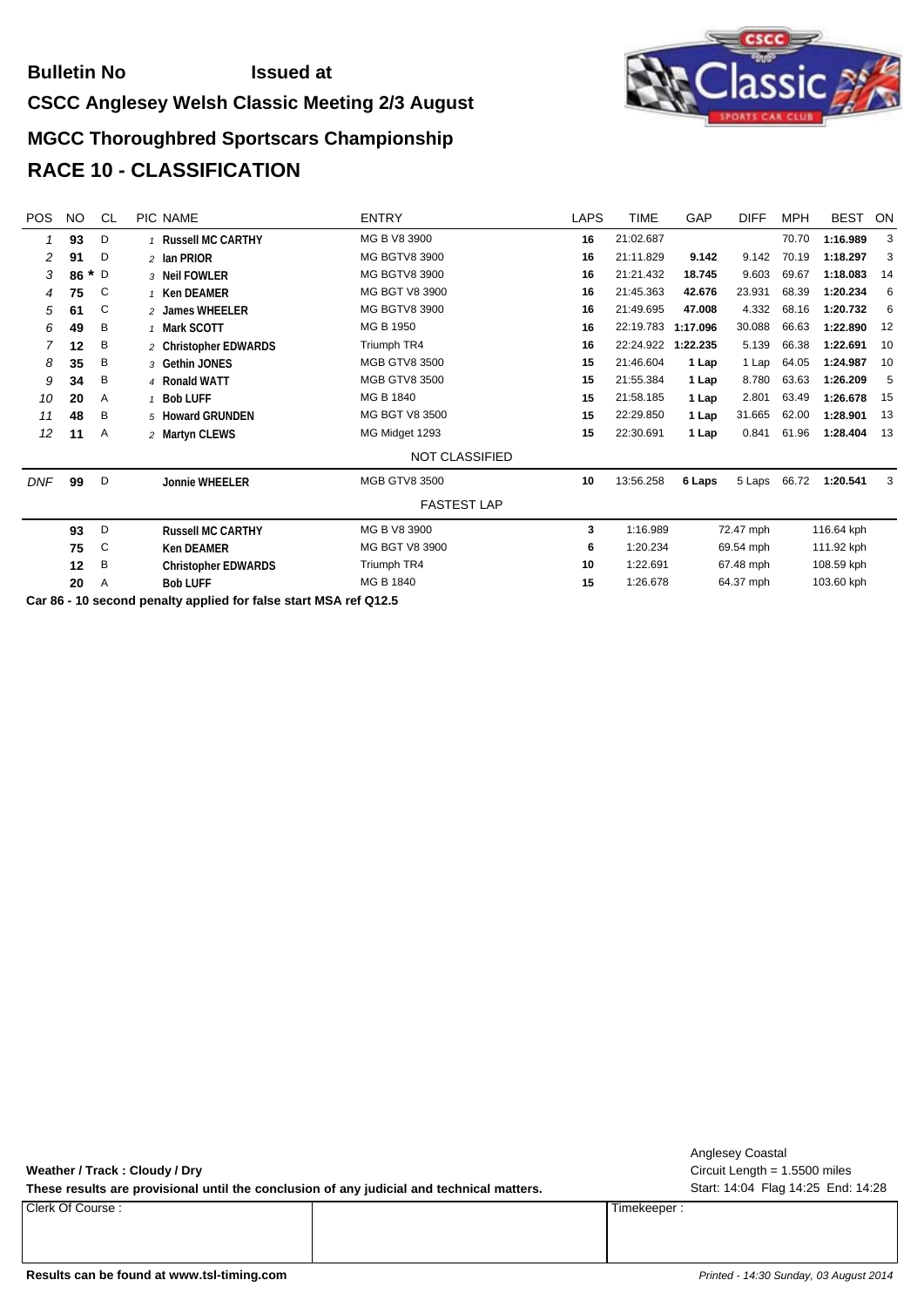| LAP <sub>1</sub> |               | @14:06:10.161   | LAP <sub>2</sub> |               | @ 14:07:28.038  | LAP <sub>3</sub> |               | @ 14:08:45.027 | LAP <sub>4</sub> |               | @14:10:02.337   | LAP <sub>5</sub> |               | @14:11:19.668   |
|------------------|---------------|-----------------|------------------|---------------|-----------------|------------------|---------------|----------------|------------------|---------------|-----------------|------------------|---------------|-----------------|
| NO.              | <b>BEHIND</b> | <b>LAP TIME</b> | NO.              | <b>BEHIND</b> | <b>LAP TIME</b> | NO.              | <b>BEHIND</b> | LAP TIME       | NO.              | <b>BEHIND</b> | <b>LAP TIME</b> | NO               | <b>BEHIND</b> | <b>LAP TIME</b> |
| 93               |               | 1:23.605        | 93               |               | 1:17.877        | 93               |               | 1:16.989       | 93               |               | 1:17.310        | 93               |               | 1:17.331        |
| 91               | 0.512         | 1:24.117        | 91               | 1.309         | 1:18.674        | 91               | 2.617         | 1:18.297       | 91               | 3.928         | 1:18.621        | 91               | 5.702         | 1:19.105        |
| 86               | 1.064         | 1:24.669        | 86               | 1.973         | 1:18.786        | 86               | 4.057         | 1:19.073       | 86               | 5.316         | 1:18.569        | 86               | 6.804         | 1:18.819        |
| 61               | 2.489         | 1:26.094        | 61               | 6.015         | 1:21.403        | 99               | 10.177        | 1:20.541       | 99               | 13.646        | 1:20.779        | 99               | 17.092        | 1:20.777        |
| 75               | 3.409         | 1:27.014        | 99               | 6.625         | 1:20.609        | 61               | 10.868        | 1:21.842       | 61               | 14.720        | 1:21.162        | 75               | 20.232        | 1:22.212        |
| 99               | 3.893         | 1:27.498        | 75               | 7.323         | 1:21.791        | 75               | 11.229        | 1:20.895       | 75               | 15.351        | 1:21.432        | 61               | 20.572        | 1:23.183        |
| 12               | 6.217         | 1:29.822        | 12               | 12.114        | 1:23.774        | 12               | 18.663        | 1:23.538       | 12               | 24.790        | 1:23.437        | $12 \,$          | 30.375        | 1:22.916        |
| 49               | 6.797         | 1:30.402        | 49               | 12.782        | 1:23.862        | 49               | 19.154        | 1:23.361       | 49               | 25.047        | 1:23.203        | 49               | 30.891        | 1:23.175        |
| 35               | 8.668         | 1:32.273        | 35               | 17.537        | 1:26.746        | 35               | 27.086        | 1:26.538       | 35               | 35.613        | 1:25.837        | 35               | 43.922        | 1:25.640        |
| 48               | 11.846        | 1:35.451        | 20               | 21.192        | 1:27.060        | 20               | 31.730        | 1:27.527       | 20               | 41.827        | 1:27.407        | 20               | 52.049        | 1:27.553        |
| 20               | 12.009        | 1:35.614        | 48               | 23.307        | 1:29.338        | 34               | 34.857        | 1:28.060       | 34               | 44.049        | 1:26.502        | 34               | 52.927        | 1:26.209        |
| 34               | 12.930        | 1:36.535        | 34               | 23.786        | 1:28.733        | 48               | 36.220        | 1:29.902       | 48               | 48.437        | 1:29.527        | 48               | 1:00.456      | 1:29.350        |
| 11               | 14.855        | 1:38.460        | 11               | 26.629        | 1:29.651        | 11               | 38.911        | 1:29.271       | 11               | 50.897        | 1:29.296        | 11               | 1:02.852      | 1:29.286        |

Start: 14:04 Flag 14:25 End: 14:28 Circuit Length = 1.5500 miles Anglesey Coastal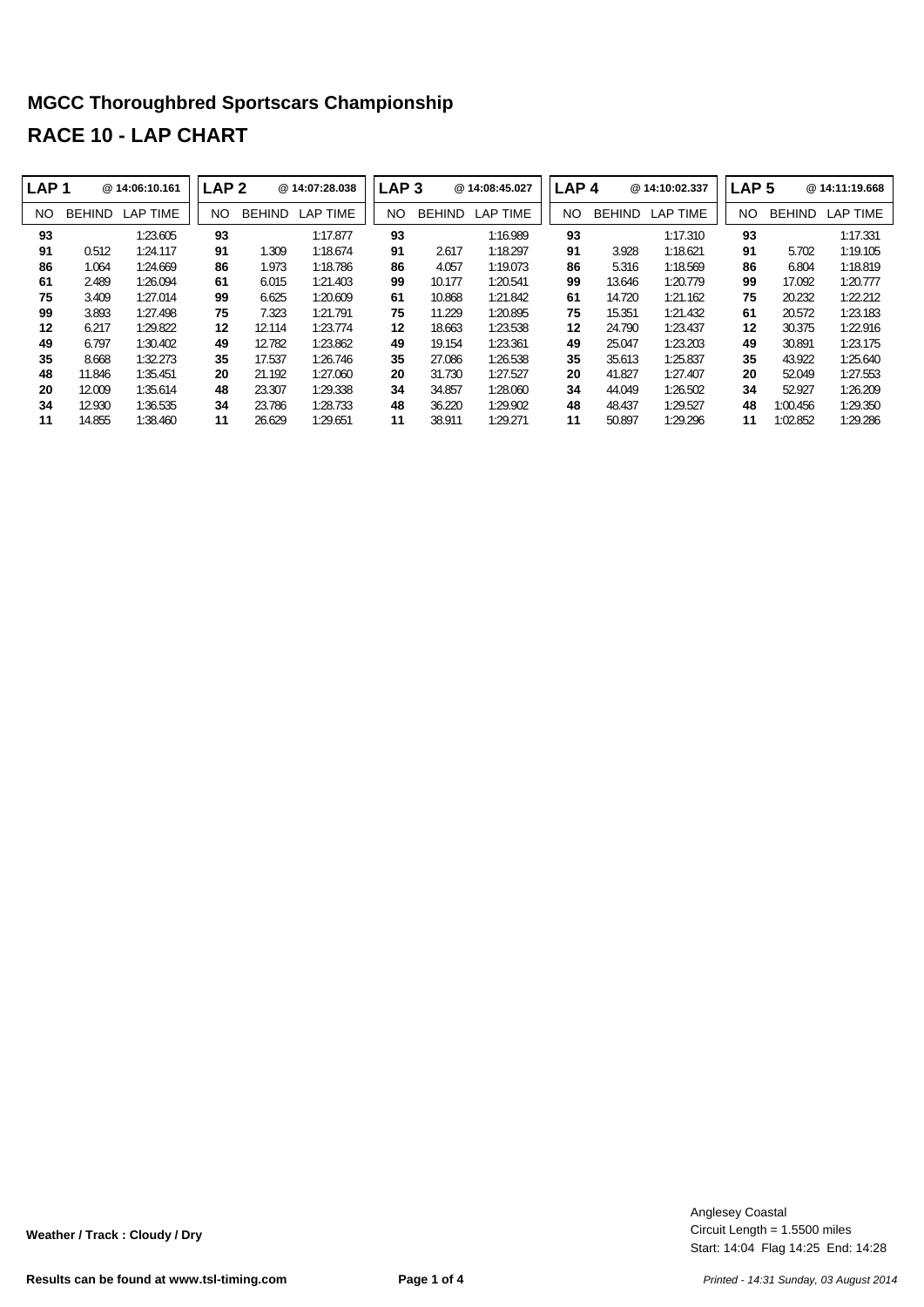| LAP <sub>6</sub> |               | @ 14:12:37.945  | LAP <sub>7</sub> |               | @ 14:13:55.621 | LAP <sub>8</sub> |               | @ 14:15:13.749  | LAP <sub>9</sub> |        | @14:16:32.881   | <b>LAP 10</b> |               | @14:17:51.017           |
|------------------|---------------|-----------------|------------------|---------------|----------------|------------------|---------------|-----------------|------------------|--------|-----------------|---------------|---------------|-------------------------|
| NO.              | <b>BEHIND</b> | <b>LAP TIME</b> | NO.              | <b>BEHIND</b> | LAP TIME       | NO.              | <b>BEHIND</b> | <b>LAP TIME</b> | <b>NO</b>        | BEHIND | <b>LAP TIME</b> | NO.           | <b>BEHIND</b> | <b>LAP TIME</b>         |
| 93               |               | 1:18.277        | 93               |               | 1:17.676       | 93               |               | 1:18.128        | 93               |        | 1:19.132        | 93            |               | 1:18.136                |
| 91               | 6.467         | 1:19.042        | 91               | 8.286         | 1:19.495       | 48               | 1 Lap         | 1:30.452        | 20               | Lap    | 1:26.725        | 35            | l Lap         | 1:25.559                |
| 86               | 7.173         | 1:18.646        | 86               | 8.693         | 1:19.196       | 11               | 1 Lap         | 1:28.903        | 34               | Lap    | 1:27.302        | 20            | 1 Lap         | 1:27.080                |
| 99               | 20.242        | 1:21.427        | 75               | 25.844        | 1:21.331       | 91               | 9.473         | 1:19.315        | 86               | 10.022 | 1:19.349        | 34            | 1 Lap         | 1:26.855                |
| 75               | 22.189        | 1:20.234        | 99               | 26.200        | 1:23.634       | 86               | 9.805         | 1:19.240        | 91               | 10.564 | 1:20.223        | 86            | 10.725        | 1:18.839                |
| 61               | 23.027        | 1:20.732        | 61               | 26.627        | 1:21.276       | 75               | 28.421        | 1:20.705        | 48               | Lap    | 1:29.938        | 91            | 11.496        | 1:19.068                |
| 49               | 35.536        | 1:22.922        | 49               | 41.003        | 1:23.143       | 99               | 29.082        | 1:21.010        | 11               | Lap    | 1:30.737        | 48            | 1 Lap         | 1:29.466                |
| 12               | 36.189        | 1:24.091        | 12               | 43.045        | 1:24.532       | 61               | 29.887        | 1:21.388        | 75               | 29.751 | 1:20.462        | 11            | 1 Lap         | 1:29.394                |
| 35               | 50.686        | 1:25.041        | 35               | 1:06.123      | 1:33.113       | 49               | 46.011        | 1:23.136        | 99               | 30.642 | 1:20.692        | 75            | 32.286        | 1:20.671                |
| 20               | 1:00.916      | 1:27.144        | 20               | 1:10.672      | 1:27.432       | 12               | 48.204        | 1:23.287        | 61               | 31.800 | 1:21.045        | 61            | 35.529        | 1:21.865                |
| 34               | 1:02.096      | 1:27.446        | 34               | 1:11.307      | 1:26.887       | 35               | 1:15.392      | 1:27.397        | 49               | 50.729 | 1:23.850        | 99            | 51.797        | 1:39.291 $\blacksquare$ |
| 48               | 1:11.433      | 1:29.254        |                  |               |                |                  |               |                 | 12               | 52.672 | 1:23.600        | 49            | 55.537        | 1:22.944                |
| 11               | 1:14.652      | 1:30.077        |                  |               |                |                  |               |                 |                  |        |                 | 12            | 57.227        | 1:22.691                |

Start: 14:04 Flag 14:25 End: 14:28 Circuit Length = 1.5500 miles Anglesey Coastal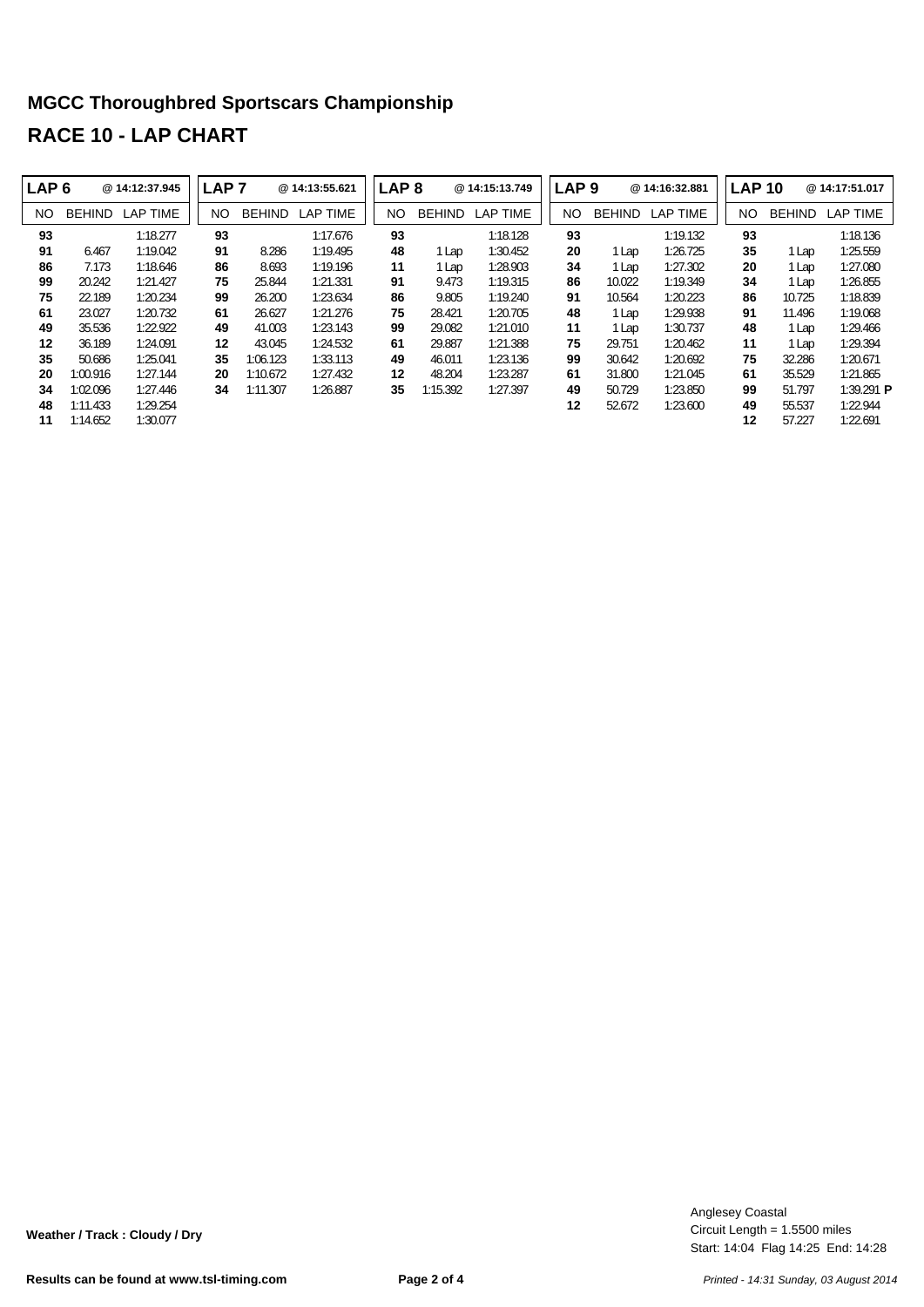| <b>LAP 11</b> |               | @ 14:19:10.569  | <b>LAP 12</b> |               | @ 14:20:31.969  | <b>LAP 13</b> |               | @ 14:21:50.115 |     | <b>LAP 14</b> | @ 14:23:08.622  |    | LAP <sub>15</sub> | @14:24:28.910 |
|---------------|---------------|-----------------|---------------|---------------|-----------------|---------------|---------------|----------------|-----|---------------|-----------------|----|-------------------|---------------|
| NO            | <b>BEHIND</b> | <b>LAP TIME</b> | <b>NO</b>     | <b>BEHIND</b> | <b>LAP TIME</b> | <b>NO</b>     | <b>BEHIND</b> | LAP TIME       | NO. | <b>BEHIND</b> | <b>LAP TIME</b> | NO | <b>BEHIND</b>     | LAP TIME      |
| 93            |               | 1:19.552        | 93            |               | 1:21.400        | 93            |               | 1:18.146       | 93  |               | 1:18.507        | 93 |                   | 1:20.288      |
| 35            | 1 Lap         | 1:24.987        | 91            | 8.646         | 1:18.571        | 91            | 9.474         | 1:18.974       | 91  | 9.982         | 1:19.015        | 86 | 9.773             | 1:19.265      |
| 86            | 11.003        | 1:19.830        | 86            | 11.201        | 1:21.598        | 86            | 11.220        | 1:18.165       | 86  | 10.796        | 1:18.083        | 91 | 10.036            | 1:20.342      |
| 91            | 11.475        | 1:19.531        | 35            | 1 Lap         | 1:25.987        | 35            | 1 Lap         | 1:25.468       | 35  | 1 Lap         | 1:26.406        | 35 | 1 Lap             | 1:27.912      |
| 20            | 1 Lap         | 1:27.560        | 34            | 1 Lap         | 1:26.598        | 34            | 1 Lap         | 1:26.308       | 34  | 1 Lap         | 1:26.557        | 75 | 41.923            | 1:22.123      |
| 34            | 1 Lap         | 1:27.350        | 20            | 1 Lap         | 1:27.607        | 20            | 1 Lap         | 1:26.682       | 75  | 40.088        | 1:21.609        | 34 | 1 Lap             | 1:26.856      |
| 75            | 34.383        | 1:21.649        | 75            | 34.002        | 1:21.019        | 75            | 36.986        | 1:21.130       | 20  | 1 Lap         | 1:28.108        | 61 | 46.159            | 1:21.575      |
| 61            | 38.719        | 1:22.742        | 61            | 38.568        | 1:21.249        | 61            | 41.718        | 1:21.296       | 61  | 44.872        | 1:21.661        | 20 | 1 Lap             | 1:28.008      |
| 48            | 1 Lap         | 1:30.337        | 48            | 1 Lap         | 1:29.164        | 48            | 1 Lap         | 1:29.362       | 48  | 1 Lap         | 1:28.901        | 49 | 1:13.796          | 1:23.565      |
| 11            | 1 Lap         | 1:30.377        | 11            | 1 Lap         | 1:28.437        | 11            | 1 Lap         | 1:29.210       | 11  | 1 Lap         | 1:28.404        | 48 | 1 Lap             | 1:29.735      |
| 49            | 59.001        | 1:23.016        | 49            | 1:00.491      | 1:22.890        | 49            | 1:05.798      | 1:23.453       | 49  | 1:10.519      | 1:23.228        | 12 | 1:18.868          | 1:24.241      |
| 12            | 1:01.846      | 1:24.171        | 12            | 1:04.501      | 1:24.055        | 12            | 1:10.036      | 1:23.681       | 12  | 1:14.915      | 1:23.386        | 11 | 1 Lap             | 1:29.770      |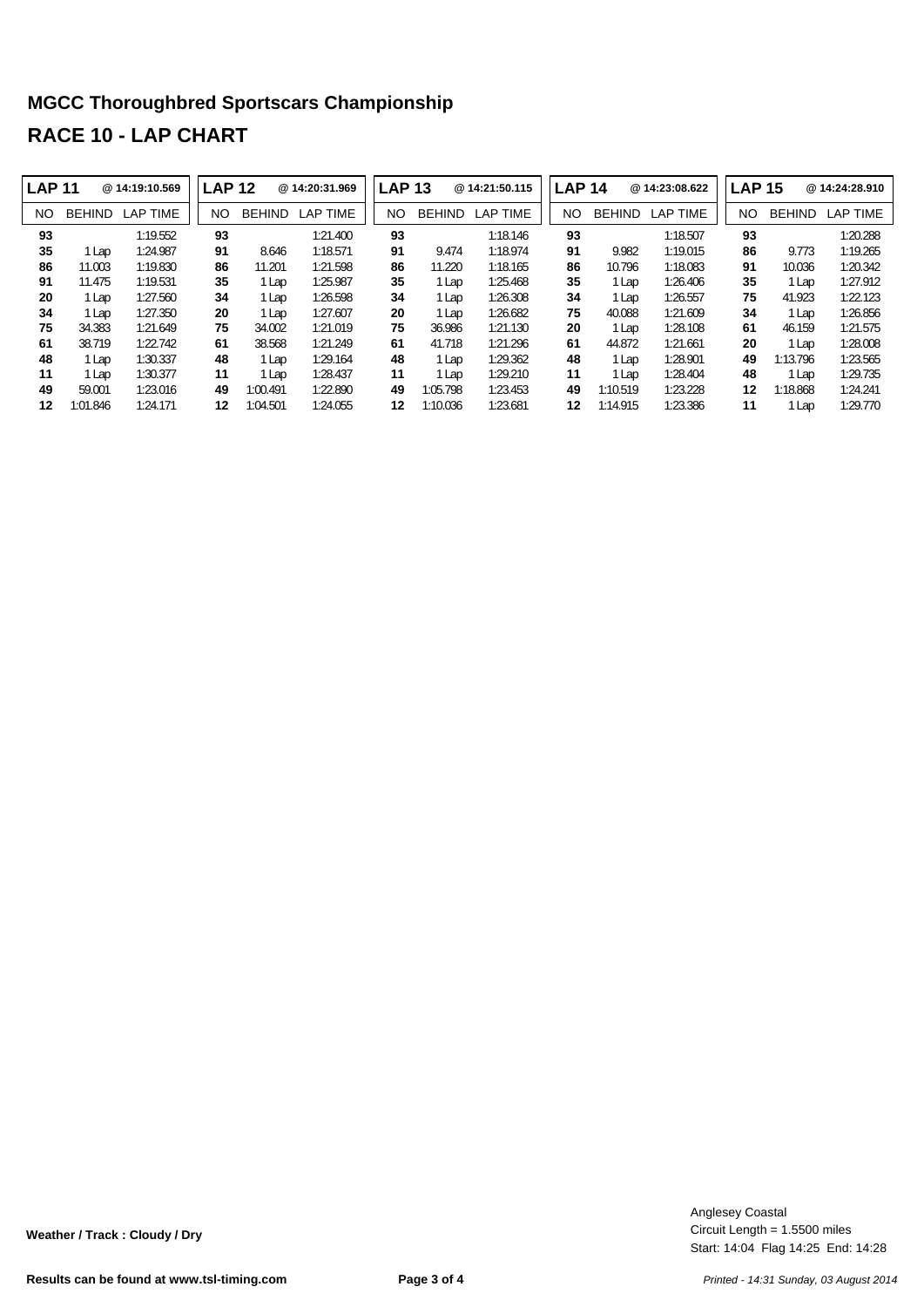| LAP 16 |          | @ 14:25:49.243 |
|--------|----------|----------------|
| NΟ     | BEHIND   | LAP TIME       |
| 93     |          | 1:20.333       |
| 86     | 8.745    | 1:19.305       |
| 91     | 9.142    | 1:19.439       |
| 75     | 42.676   | 1:21.086       |
| 35     | 1 Lap    | 1:27.700       |
| 61     | 47.008   | 1:21.182       |
| 34     | 1 Lap    | 1:27.186       |
| 20     | 1 Lap    | 1:26.678       |
| 49     | 1:17.096 | 1:23.633       |
| 12     | 1:22.235 | 1:23.700       |
| 48     | 1 Lap    | 1:29.673       |
| 11     | Lap      | 1:29.418       |

Start: 14:04 Flag 14:25 End: 14:28 Circuit Length = 1.5500 miles Anglesey Coastal

**Weather / Track : Cloudy / Dry**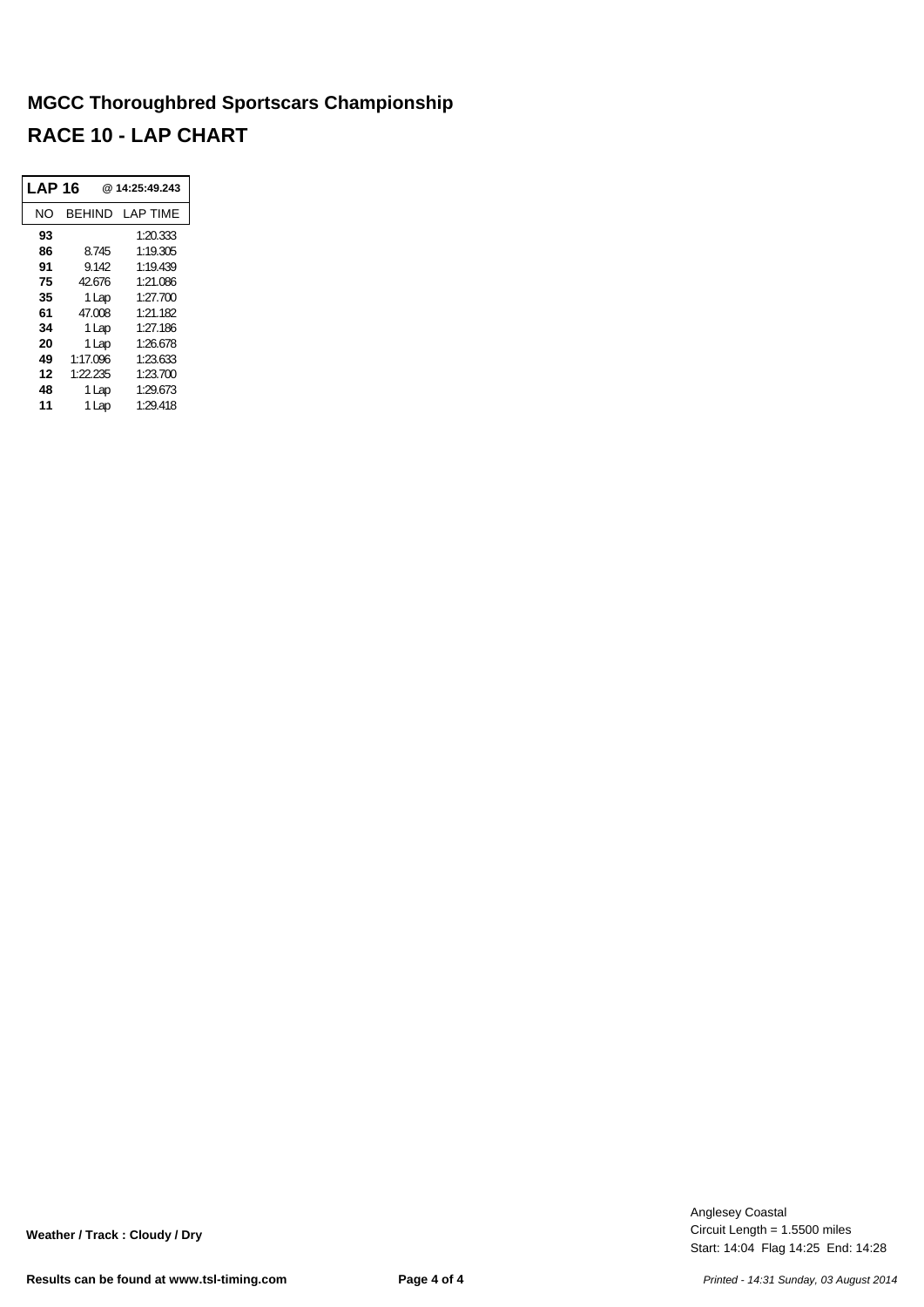| DIFF = Difference To Personal Best Lap |  |  |  |  |  |  |
|----------------------------------------|--|--|--|--|--|--|
|----------------------------------------|--|--|--|--|--|--|

| P <sub>1</sub>   | 93                          | <b>Russell MC CARTHY</b> |                |                              |
|------------------|-----------------------------|--------------------------|----------------|------------------------------|
| LAP              | <b>LAP TIME</b>             | DIFF                     | <b>MPH</b>     | TIME OF DAY                  |
| $1 -$            | 1:23.605                    | 6.616                    | 66.74          | 14:06:10.161                 |
| 2 -              | 1:17.877                    | 0.888                    | 71.65          | 14:07:28.038                 |
| 3 -              | 1:16.989(1)                 |                          | 72.47          | 14:08:45.027                 |
| 4 -              | 1:17.310<br>(2)             | 0.321                    | 72.17          | 14:10:02.337                 |
| 5 -<br>6 -       | 1:17.331<br>(3)             | 0.342<br>1.288           | 72.15<br>71.28 | 14:11:19.668<br>14:12:37.945 |
| 7 -              | 1:18.277<br>1:17.676        | 0.687                    | 71.83          | 14:13:55.621                 |
| 8 -              | 1:18.128                    | 1.139                    | 71.42          | 14:15:13.749                 |
| 9 -              | 1:19.132                    | 2.143                    | 70.51          | 14:16:32.881                 |
| $10 -$           | 1:18.136                    | 1.147                    | 71.41          | 14:17:51.017                 |
| $11 -$           | 1:19.552                    | 2.563                    | 70.14          | 14:19:10.569                 |
| $12 -$           | 1:21.400                    | 4.411                    | 68.55          | 14:20:31.969                 |
| $13 -$           | 1:18.146                    | 1.157                    | 71.40          | 14:21:50.115                 |
| $14 -$           | 1:18.507                    | 1.518                    | 71.07          | 14:23:08.622                 |
| $15 -$           | 1:20.288                    | 3.299                    | 69.50          | 14:24:28.910                 |
| 16 -             | 1:20.333                    | 3.344                    | 69.46          | 14:25:49.243                 |
| P <sub>2</sub>   | lan PRIOR<br>91             |                          |                |                              |
| LAP              | <b>LAP TIME</b>             | DIFF                     | <b>MPH</b>     | <b>TIME OF DAY</b>           |
| $1 -$            | 1:24.117                    | 5.820                    | 66.33          | 14:06:10.673                 |
| 2 -              | 1:18.674                    | 0.377                    | 70.92          | 14:07:29.347                 |
| 3 -<br>4 -       | 1:18.297(1)                 |                          | 71.26<br>70.97 | 14:08:47.644<br>14:10:06.265 |
| 5 -              | 1:18.621<br>(3)<br>1:19.105 | 0.324<br>0.808           | 70.53          | 14:11:25.370                 |
| 6 -              | 1:19.042                    | 0.745                    | 70.59          | 14:12:44.412                 |
| 7 -              | 1:19.495                    | 1.198                    | 70.19          | 14:14:03.907                 |
| 8 -              | 1:19.315                    | 1.018                    | 70.35          | 14:15:23.222                 |
| 9 -              | 1:20.223                    | 1.926                    | 69.55          | 14:16:43.445                 |
| $10 -$           | 1:19.068                    | 0.771                    | 70.57          | 14:18:02.513                 |
| 11 -             | 1:19.531                    | 1.234                    | 70.16          | 14:19:22.044                 |
| $12 -$           | 1:18.571<br>(2)             | 0.274                    | 71.01          | 14:20:40.615                 |
| $13 -$           | 1:18.974                    | 0.677                    | 70.65          | 14:21:59.589                 |
| $14 -$<br>$15 -$ | 1:19.015<br>1:20.342        | 0.718<br>2.045           | 70.61<br>69.45 | 14:23:18.604<br>14:24:38.946 |
| 16 -             | 1:19.439                    | 1.142                    | 70.24          | 14:25:58.385                 |
| P3               | <b>Neil FOWLER</b><br>86    |                          |                |                              |
| LAP              | <b>LAP TIME</b>             | <b>DIFF</b>              | <b>MPH</b>     | TIME OF DAY                  |
| $1 -$            | 1:24.669                    | 6.586                    | 65.90          | 14:06:11.225                 |
| $2 -$            | 1:18.786                    | 0.703                    | 70.82          | 14:07:30.011                 |
| 3 -              | 1:19.073                    | 0.990                    | 70.56          | 14:08:49.084                 |
| 4 -              | $1:18.569$ (3)              | 0.486                    | 71.02          | 14:10:07.653                 |
| $5 -$            | 1:18.819                    | 0.736                    | 70.79          | 14:11:26.472                 |
| 6 -              | 1:18.646                    | 0.563                    | 70.95          | 14:12:45.118                 |
| $7 -$            | 1:19.196                    | 1.113                    | 70.45          | 14:14:04.314                 |
| $8 -$            | 1:19.240                    | 1.157                    | 70.41          | 14:15:23.554                 |
| 9 -              | 1:19.349                    | 1.266                    | 70.32          | 14:16:42.903                 |
| $10 -$           | 1:18.839                    | 0.756                    | 70.77          | 14:18:01.742                 |
| 11 -<br>$12 -$   | 1:19.830                    | 1.747                    | 69.89          | 14:19:21.572                 |
| $13 -$           | 1:21.598<br>1:18.165<br>(2) | 3.515<br>0.082           | 68.38<br>71.38 | 14:20:43.170<br>14:22:01.335 |
| 14 -             | 1:18.083<br>(1)             |                          | 71.46          | 14:23:19.418                 |
| $15 -$           | 1:19.265                    | 1.182                    | 70.39          | 14:24:38.683                 |
| $16 -$           | 1:19.305                    | 1.222                    | 70.36          | 14:25:57.988                 |
| P4               | 75<br><b>Ken DEAMER</b>     |                          |                |                              |
| LAP              | <b>LAP TIME</b>             | DIFF                     | MPH            | TIME OF DAY                  |
| $1 -$            | 1:27.014                    | 6.780                    | 64.12          | 14:06:13.570                 |
| $2 -$            | 1:21.791                    | 1.557                    | 68.22          | 14:07:35.361                 |

**Weather / Track : Cloudy / Dry**

|        | DIFF = Difference To Personal Best Lap |       |       |              |
|--------|----------------------------------------|-------|-------|--------------|
| 3 -    | 1:20.895                               | 0.661 | 68.97 | 14:08:56.256 |
| $4 -$  | 1:21.432                               | 1.198 | 68.52 | 14:10:17.688 |
| 5 -    | 1:22.212                               | 1.978 | 67.87 | 14:11:39.900 |
| 6 -    | 1:20.234(1)                            |       | 69.54 | 14:13:00.134 |
| 7 -    | 1:21.331                               | 1.097 | 68.60 | 14:14:21.465 |
| 8 -    | 1:20.705                               | 0.471 | 69.14 | 14:15:42.170 |
| 9 -    | $1:20.462$ (2)                         | 0.228 | 69.34 | 14:17:02.632 |
| $10 -$ | 1:20.671<br>(3)                        | 0.437 | 69.17 | 14:18:23.303 |
| $11 -$ | 1:21.649                               | 1.415 | 68.34 | 14:19:44.952 |
| $12 -$ | 1:21.019                               | 0.785 | 68.87 | 14:21:05.971 |
| $13 -$ | 1:21.130                               | 0.896 | 68.77 | 14:22:27.101 |
| $14 -$ | 1:21.609                               | 1.375 | 68.37 | 14:23:48.710 |
| $15 -$ | 1:22.123                               | 1.889 | 67.94 | 14:25:10.833 |
|        |                                        |       |       |              |

| 16 -      | 1:21.086                         | 0.852       | 68.81      | 14:26:31.919 |
|-----------|----------------------------------|-------------|------------|--------------|
| <b>P5</b> | <b>James WHEELER</b><br>61       |             |            |              |
| LAP       | <b>LAP TIME</b>                  | <b>DIFF</b> | MPH        | TIME OF DAY  |
| $1 -$     | 1:26.094                         | 5.362       | 64.81      | 14:06:12.650 |
| $2 -$     | 1:21.403                         | 0.671       | 68.54      | 14:07:34.053 |
| $3 -$     | 1:21.842                         | 1.110       | 68.18      | 14:08:55.895 |
| $4 -$     | $1:21.162$ (3)                   | 0.430       | 68.75      | 14:10:17.057 |
| 5 -       | 1:23.183                         | 2.451       | 67.08      | 14:11:40.240 |
| $6 -$     | 1:20.732(1)                      |             | 69.11      | 14:13:00.972 |
| $7 -$     | 1:21.276                         | 0.544       | 68.65      | 14:14:22.248 |
| 8 -       | 1:21.388                         | 0.656       | 68.56      | 14:15:43.636 |
| $9 -$     | $1:21.045$ (2)                   | 0.313       | 68.85      | 14:17:04.681 |
| $10 -$    | 1:21.865                         | 1.133       | 68.16      | 14:18:26.546 |
| $11 -$    | 1:22.742                         | 2.010       | 67.43      | 14:19:49.288 |
| $12 -$    | 1:21.249                         | 0.517       | 68.67      | 14:21:10.537 |
| $13 -$    | 1:21.296                         | 0.564       | 68.63      | 14:22:31.833 |
| $14 -$    | 1:21.661                         | 0.929       | 68.33      | 14:23:53.494 |
| $15 -$    | 1:21.575                         | 0.843       | 68.40      | 14:25:15.069 |
| $16 -$    | 1:21.182                         | 0.450       | 68.73      | 14:26:36.251 |
| P6        | <b>Mark SCOTT</b><br>49          |             |            |              |
| LAP       | <b>LAP TIME</b>                  | <b>DIFF</b> | <b>MPH</b> | TIME OF DAY  |
| $1 -$     | 1:30.402                         | 7.512       | 61.72      | 14:06:16.958 |
| $2 -$     | 1:23.862                         | 0.972       | 66.53      | 14:07:40.820 |
| 3 -       | 1:23.361                         | 0.471       | 66.93      | 14:09:04.181 |
| $4 -$     | 1:23.203                         | 0.313       | 67.06      | 14:10:27.384 |
| 5 -       | 1:23.175                         | 0.285       | 67.08      | 14:11:50.559 |
| $6 -$     | 1:22.922 (2)                     | 0.032       | 67.29      | 14:13:13.481 |
| $7 -$     | 1:23.143                         | 0.253       | 67.11      | 14:14:36.624 |
| 8 -       | 1:23.136                         | 0.246       | 67.11      | 14:15:59.760 |
| 9 -       | 1:23.850                         | 0.960       | 66.54      | 14:17:23.610 |
| $10 -$    | 1:22.944 (3)                     | 0.054       | 67.27      | 14:18:46.554 |
| $11 -$    | 1:23.016                         | 0.126       | 67.21      | 14:20:09.570 |
| 12 -      | 1:22.890 (1)                     |             | 67.31      | 14:21:32.460 |
| $13 -$    | 1:23.453                         | 0.563       | 66.86      | 14:22:55.913 |
| $14 -$    | 1:23.228                         | 0.338       | 67.04      | 14:24:19.141 |
| $15 -$    | 1:23.565                         | 0.675       | 66.77      | 14:25:42.706 |
| $16 -$    | 1:23.633                         | 0.743       | 66.72      | 14:27:06.339 |
| P7        | <b>Christopher EDWARDS</b><br>12 |             |            |              |
| LAP       | <b>LAP TIME</b>                  | <b>DIFF</b> | <b>MPH</b> | TIME OF DAY  |
| 1 -       | 1:29.822                         | 7.131       | 62.12      | 14:06:16.378 |
| $\sim$    | 1.23771                          | 1 QR3       | GG GN      | 11.07.10.152 |

| LAP   | LAP TIME       | <b>DIFF</b> | <b>MPH</b> | <b>TIME OF DAY</b> |
|-------|----------------|-------------|------------|--------------------|
| 1 -   | 1:29.822       | 7.131       | 62.12      | 14:06:16.378       |
| $2 -$ | 1:23.774       | 1.083       | 66.60      | 14:07:40.152       |
| 3 -   | 1:23.538       | 0.847       | 66.79      | 14:09:03.690       |
| 4 -   | 1:23.437       | 0.746       | 66.87      | 14:10:27.127       |
| 5 -   | $1:22.916$ (2) | 0.225       | 67.29      | 14:11:50.043       |
| ჩ -   | 1:24.091       | 1.400       | 66.35      | 14:13:14.134       |
| 7 -   | 1:24.532       | 1.841       | 66.01      | 14:14:38.666       |

Start: 14:04 Flag 14:25 End: 14:28 Circuit Length = 1.5500 miles Anglesey Coastal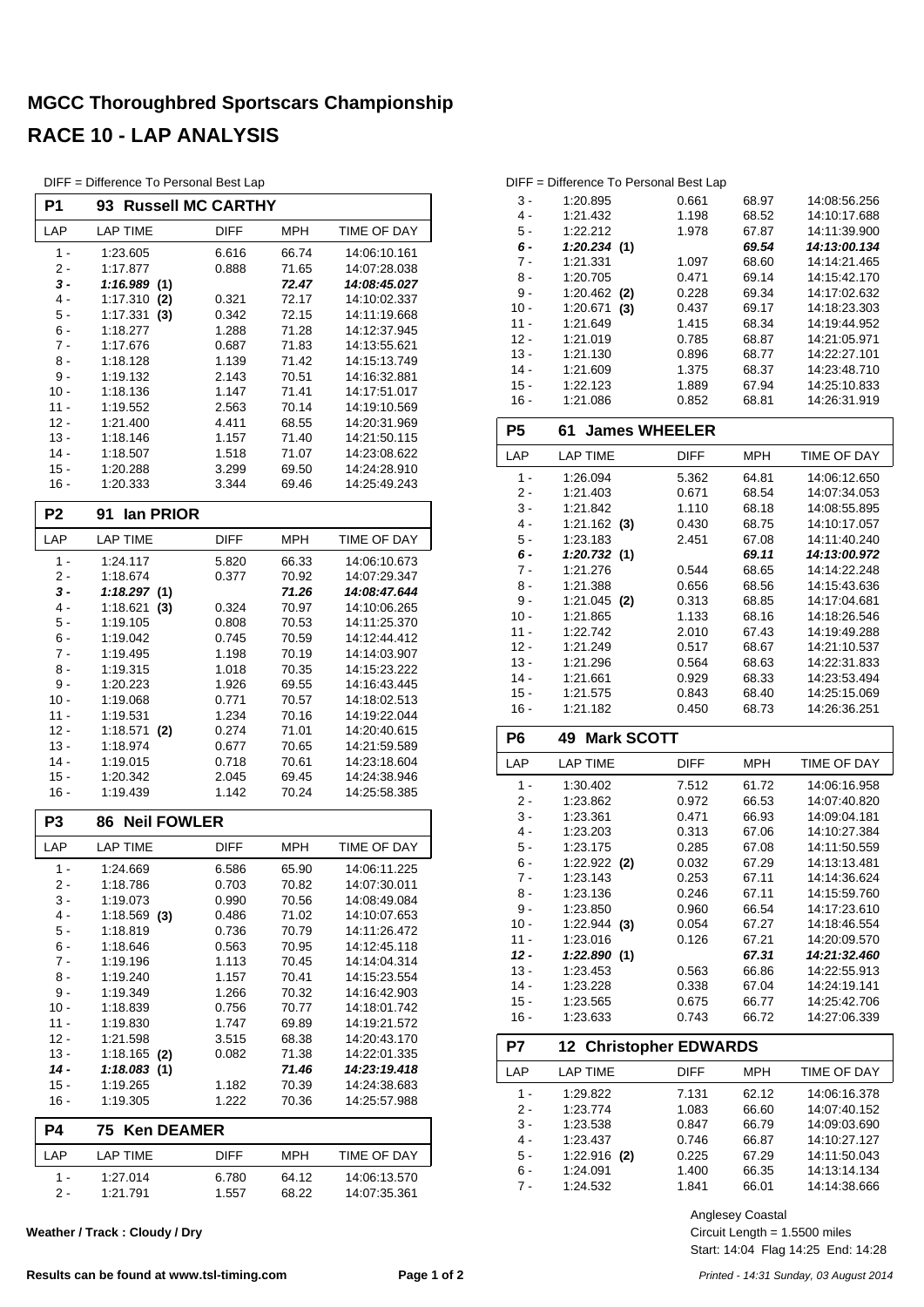| DIFF = Difference To Personal Best Lap |                             |                |                |                              |  |  |  |  |  |  |  |
|----------------------------------------|-----------------------------|----------------|----------------|------------------------------|--|--|--|--|--|--|--|
| 8 -                                    | $1:23.287$ (3)              | 0.596          | 66.99          | 14:16:01.953                 |  |  |  |  |  |  |  |
| 9 -                                    | 1:23.600                    | 0.909          | 66.74          | 14:17:25.553                 |  |  |  |  |  |  |  |
| 10 -                                   | 1:22.691(1)                 |                | 67.48          | 14:18:48.244                 |  |  |  |  |  |  |  |
| 11 -                                   | 1:24.171                    | 1.480          | 66.29          | 14:20:12.415                 |  |  |  |  |  |  |  |
| $12 -$                                 | 1:24.055                    | 1.364          | 66.38          | 14:21:36.470                 |  |  |  |  |  |  |  |
| $13 -$                                 | 1:23.681                    | 0.990          | 66.68          | 14:23:00.151                 |  |  |  |  |  |  |  |
| $14 -$                                 | 1:23.386                    | 0.695          | 66.91          | 14:24:23.537                 |  |  |  |  |  |  |  |
| $15 -$<br>$16 -$                       | 1:24.241<br>1:23.700        | 1.550<br>1.009 | 66.23<br>66.66 | 14:25:47.778<br>14:27:11.478 |  |  |  |  |  |  |  |
|                                        |                             |                |                |                              |  |  |  |  |  |  |  |
| P8                                     | <b>Gethin JONES</b><br>35   |                |                |                              |  |  |  |  |  |  |  |
| LAP                                    | <b>LAP TIME</b>             | DIFF           | <b>MPH</b>     | TIME OF DAY                  |  |  |  |  |  |  |  |
| 1 -                                    | 1:32.273                    | 7.286          | 60.47          | 14:06:18.829                 |  |  |  |  |  |  |  |
| 2 -                                    | 1:26.746                    | 1.759          | 64.32          | 14:07:45.575                 |  |  |  |  |  |  |  |
| 3 -                                    | 1:26.538                    | 1.551          | 64.48          | 14:09:12.113                 |  |  |  |  |  |  |  |
| 4 -                                    | 1:25.837                    | 0.850          | 65.00          | 14:10:37.950                 |  |  |  |  |  |  |  |
| 5 -                                    | 1:25.640                    | 0.653          | 65.15          | 14:12:03.590                 |  |  |  |  |  |  |  |
| 6 -                                    | 1:25.041<br>(2)             | 0.054          | 65.61          | 14:13:28.631                 |  |  |  |  |  |  |  |
| $7 -$                                  | 1:33.113                    | 8.126          | 59.92          | 14:15:01.744                 |  |  |  |  |  |  |  |
| 8 -<br>9 -                             | 1:27.397<br>1:25.559        | 2.410          | 63.84<br>65.21 | 14:16:29.141<br>14:17:54.700 |  |  |  |  |  |  |  |
| 10 -                                   | 1:24.987(1)                 | 0.572          | 65.65          | 14:19:19.687                 |  |  |  |  |  |  |  |
| 11 -                                   | 1:25.987                    | 1.000          | 64.89          | 14:20:45.674                 |  |  |  |  |  |  |  |
| $12 -$                                 | 1:25.468<br>(3)             | 0.481          | 65.28          | 14:22:11.142                 |  |  |  |  |  |  |  |
| $13 -$                                 | 1:26.406                    | 1.419          | 64.57          | 14:23:37.548                 |  |  |  |  |  |  |  |
| $14 -$                                 | 1:27.912                    | 2.925          | 63.47          | 14:25:05.460                 |  |  |  |  |  |  |  |
| $15 -$                                 | 1:27.700                    | 2.713          | 63.62          | 14:26:33.160                 |  |  |  |  |  |  |  |
| <b>Ronald WATT</b><br>P9<br>34         |                             |                |                |                              |  |  |  |  |  |  |  |
|                                        |                             |                |                |                              |  |  |  |  |  |  |  |
| LAP                                    | <b>LAP TIME</b>             | DIFF           | MPH            | TIME OF DAY                  |  |  |  |  |  |  |  |
| $1 -$                                  | 1:36.535                    | 10.326         | 57.80          | 14:06:23.091                 |  |  |  |  |  |  |  |
| 2 -                                    | 1:28.733                    | 2.524          | 62.88          | 14:07:51.824                 |  |  |  |  |  |  |  |
| $3 -$                                  | 1:28.060                    | 1.851          | 63.36          | 14:09:19.884                 |  |  |  |  |  |  |  |
| 4 -                                    | $1:26.502$ (3)              | 0.293          | 64.50          | 14:10:46.386                 |  |  |  |  |  |  |  |
| 5 -                                    | 1:26.209 (1)                |                | 64.72          | 14:12:12.595                 |  |  |  |  |  |  |  |
| 6 -                                    | 1:27.446                    | 1.237          | 63.81          | 14:13:40.041<br>14:15:06.928 |  |  |  |  |  |  |  |
| 7 -<br>8 -                             | 1:26.887<br>1:27.302        | 0.678<br>1.093 | 64.22<br>63.91 | 14:16:34.230                 |  |  |  |  |  |  |  |
| 9 -                                    | 1:26.855                    | 0.646          | 64.24          | 14:18:01.085                 |  |  |  |  |  |  |  |
| $10 -$                                 | 1:27.350                    | 1.141          | 63.88          | 14:19:28.435                 |  |  |  |  |  |  |  |
| 11 -                                   | 1:26.598                    | 0.389          | 64.43          | 14:20:55.033                 |  |  |  |  |  |  |  |
| $12 -$                                 | 1:26.308<br>(2)             | 0.099          | 64.65          | 14:22:21.341                 |  |  |  |  |  |  |  |
| 13 -                                   | 1:26.557                    | 0.348          | 64.46          | 14:23:47.898                 |  |  |  |  |  |  |  |
| $14 -$                                 | 1:26.856                    | 0.647          | 64.24          | 14:25:14.754                 |  |  |  |  |  |  |  |
| $15 -$                                 | 1:27.186                    | 0.977          | 64.00          | 14:26:41.940                 |  |  |  |  |  |  |  |
| <b>P10</b>                             | <b>Bob LUFF</b><br>20       |                |                |                              |  |  |  |  |  |  |  |
| LAP                                    | <b>LAP TIME</b>             | <b>DIFF</b>    | <b>MPH</b>     | TIME OF DAY                  |  |  |  |  |  |  |  |
| 1 -                                    | 1:35.614                    | 8.936          | 58.35          | 14:06:22.170                 |  |  |  |  |  |  |  |
| 2 -                                    | 1:27.060                    | 0.382          | 64.09          | 14:07:49.230                 |  |  |  |  |  |  |  |
| $3 -$                                  | 1:27.527                    | 0.849          | 63.75          | 14:09:16.757                 |  |  |  |  |  |  |  |
| 4 -                                    | 1:27.407                    | 0.729          | 63.83          | 14:10:44.164                 |  |  |  |  |  |  |  |
| 5 -                                    | 1:27.553                    | 0.875          | 63.73          | 14:12:11.717                 |  |  |  |  |  |  |  |
| $6 -$                                  | 1:27.144                    | 0.466          | 64.03          | 14:13:38.861                 |  |  |  |  |  |  |  |
| 7 -                                    | 1:27.432                    | 0.754          | 63.82          | 14:15:06.293                 |  |  |  |  |  |  |  |
| $8 -$                                  | $1:26.725$ (3)              | 0.047          | 64.34          | 14:16:33.018                 |  |  |  |  |  |  |  |
| 9 -                                    | 1:27.080                    | 0.402          | 64.07          | 14:18:00.098                 |  |  |  |  |  |  |  |
| $10 -$                                 | 1:27.560                    | 0.882          | 63.72          | 14:19:27.658                 |  |  |  |  |  |  |  |
| $11 -$<br>$12 -$                       | 1:27.607<br>1:26.682<br>(2) | 0.929<br>0.004 | 63.69<br>64.37 | 14:20:55.265<br>14:22:21.947 |  |  |  |  |  |  |  |
| $13 -$                                 | 1:28.108                    | 1.430          | 63.33          | 14:23:50.055                 |  |  |  |  |  |  |  |
|                                        |                             |                |                |                              |  |  |  |  |  |  |  |

| Weather / Track: Cloudy / Dry |
|-------------------------------|
|-------------------------------|

|                                           | DIFF = Difference To Personal Best Lap |                 |                |                              |  |  |  |  |  |  |
|-------------------------------------------|----------------------------------------|-----------------|----------------|------------------------------|--|--|--|--|--|--|
| 15 -                                      | 1:26.678 (1)                           |                 | 64.37          | 14:26:44.741                 |  |  |  |  |  |  |
| <b>P11</b><br><b>Howard GRUNDEN</b><br>48 |                                        |                 |                |                              |  |  |  |  |  |  |
| LAP                                       | <b>LAP TIME</b>                        | <b>DIFF</b>     | <b>MPH</b>     | <b>TIME OF DAY</b>           |  |  |  |  |  |  |
| $1 -$                                     | 1:35.451                               | 6.550           | 58.45          | 14:06:22.007                 |  |  |  |  |  |  |
| 2 -                                       | 1:29.338                               | 0.437           | 62.45          | 14:07:51.345                 |  |  |  |  |  |  |
| 3 -                                       | 1:29.902                               | 1.001           | 62.06          | 14:09:21.247                 |  |  |  |  |  |  |
| $4 -$                                     | 1:29.527                               | 0.626           | 62.32          | 14:10:50.774                 |  |  |  |  |  |  |
| 5 -                                       | 1:29.350                               | 0.449           | 62.45          | 14:12:20.124                 |  |  |  |  |  |  |
| 6 -                                       | $1:29.254$ (3)                         | 0.353           | 62.51          | 14:13:49.378                 |  |  |  |  |  |  |
| 7 -                                       | 1:30.452                               | 1.551           | 61.69          | 14:15:19.830                 |  |  |  |  |  |  |
| 8 -                                       | 1:29.938                               | 1.037           | 62.04          | 14:16:49.768                 |  |  |  |  |  |  |
| 9 -                                       | 1:29.466                               | 0.565           | 62.37          | 14:18:19.234                 |  |  |  |  |  |  |
| $10 -$                                    | 1:30.337                               | 1.436           | 61.76          | 14:19:49.571                 |  |  |  |  |  |  |
| $11 -$                                    | 1:29.164 (2)                           | 0.263           | 62.58          | 14:21:18.735                 |  |  |  |  |  |  |
| $12 -$                                    | 1:29.362                               | 0.461           | 62.44          | 14:22:48.097                 |  |  |  |  |  |  |
| $13 -$                                    | 1:28.901(1)                            |                 | 62.76          | 14:24:16.998                 |  |  |  |  |  |  |
| 14 -                                      | 1:29.735                               | 0.834           | 62.18          | 14:25:46.733                 |  |  |  |  |  |  |
| $15 -$                                    | 1:29.673                               | 0.772           | 62.22          | 14:27:16.406                 |  |  |  |  |  |  |
| <b>P12</b>                                | <b>Martyn CLEWS</b><br>11              |                 |                |                              |  |  |  |  |  |  |
| LAP                                       | <b>LAP TIME</b>                        | <b>DIFF</b>     | MPH            | TIME OF DAY                  |  |  |  |  |  |  |
| $1 -$                                     | 1:38.460                               | 10.056          | 56.67          | 14:06:25.016                 |  |  |  |  |  |  |
| 2 -                                       | 1:29.651                               | 1.247           | 62.24          | 14:07:54.667                 |  |  |  |  |  |  |
| 3 -                                       | 1:29.271                               | 0.867           | 62.50          | 14:09:23.938                 |  |  |  |  |  |  |
| 4 -                                       | 1:29.296                               | 0.892           | 62.48          | 14:10:53.234                 |  |  |  |  |  |  |
| 5 -                                       | 1:29.286                               | 0.882           | 62.49          | 14:12:22.520                 |  |  |  |  |  |  |
| 6 -                                       | 1:30.077                               | 1.673           | 61.94          | 14:13:52.597                 |  |  |  |  |  |  |
| 7 -                                       | $1:28.903$ (3)                         | 0.499           | 62.76          | 14:15:21.500                 |  |  |  |  |  |  |
| 8 -                                       | 1:30.737                               | 2.333           | 61.49          | 14:16:52.237                 |  |  |  |  |  |  |
| 9 -                                       | 1:29.394                               | 0.990           | 62.42          | 14:18:21.631                 |  |  |  |  |  |  |
| $10 -$                                    | 1:30.377                               | 1.973           | 61.74          | 14:19:52.008                 |  |  |  |  |  |  |
| $11 -$                                    | 1:28.437<br>(2)                        | 0.033           | 63.09          | 14:21:20.445                 |  |  |  |  |  |  |
| $12 -$                                    | 1:29.210                               | 0.806           | 62.54          | 14:22:49.655                 |  |  |  |  |  |  |
| $13 -$                                    | 1:28.404(1)                            |                 | 63.11          | 14:24:18.059                 |  |  |  |  |  |  |
| $14 -$                                    | 1:29.770                               | 1.366           | 62.15          | 14:25:47.829                 |  |  |  |  |  |  |
| $15 -$                                    | 1:29.418                               | 1.014           | 62.40          | 14:27:17.247                 |  |  |  |  |  |  |
| <b>Jonnie WHEELER</b><br><b>P13</b><br>99 |                                        |                 |                |                              |  |  |  |  |  |  |
| LAP                                       | <b>LAP TIME</b>                        | <b>DIFF</b>     | <b>MPH</b>     | TIME OF DAY                  |  |  |  |  |  |  |
| $1 -$                                     | 1:27.498                               | 6.957           | 63.77          | 14:06:14.054                 |  |  |  |  |  |  |
| 2 -                                       | $1:20.609$ (2)                         | 0.068           | 69.22          | 14:07:34.663                 |  |  |  |  |  |  |
| 3 -                                       | 1:20.541(1)                            |                 | 69.28          | 14:08:55.204                 |  |  |  |  |  |  |
| $4 -$                                     | 1:20.779                               | 0.238           | 69.07          | 14:10:15.983                 |  |  |  |  |  |  |
| 5 -                                       | 1:20.777                               | 0.236           | 69.07          | 14:11:36.760                 |  |  |  |  |  |  |
| 6 -                                       | 1:21.427                               | 0.886           | 68.52          | 14:12:58.187                 |  |  |  |  |  |  |
| 7 -                                       | 1:23.634                               | 3.093           | 66.71          | 14:14:21.821                 |  |  |  |  |  |  |
| 8 -                                       | 1:21.010                               | 0.469           | 68.88          | 14:15:42.831                 |  |  |  |  |  |  |
|                                           |                                        |                 |                |                              |  |  |  |  |  |  |
| 9 -<br>10 -                               | 1:20.692<br>(3)<br>1:39.291<br>Ρ       | 0.151<br>18.750 | 69.15<br>56.19 | 14:17:03.523<br>14:18:42.814 |  |  |  |  |  |  |

Start: 14:04 Flag 14:25 End: 14:28 Circuit Length = 1.5500 miles Anglesey Coastal